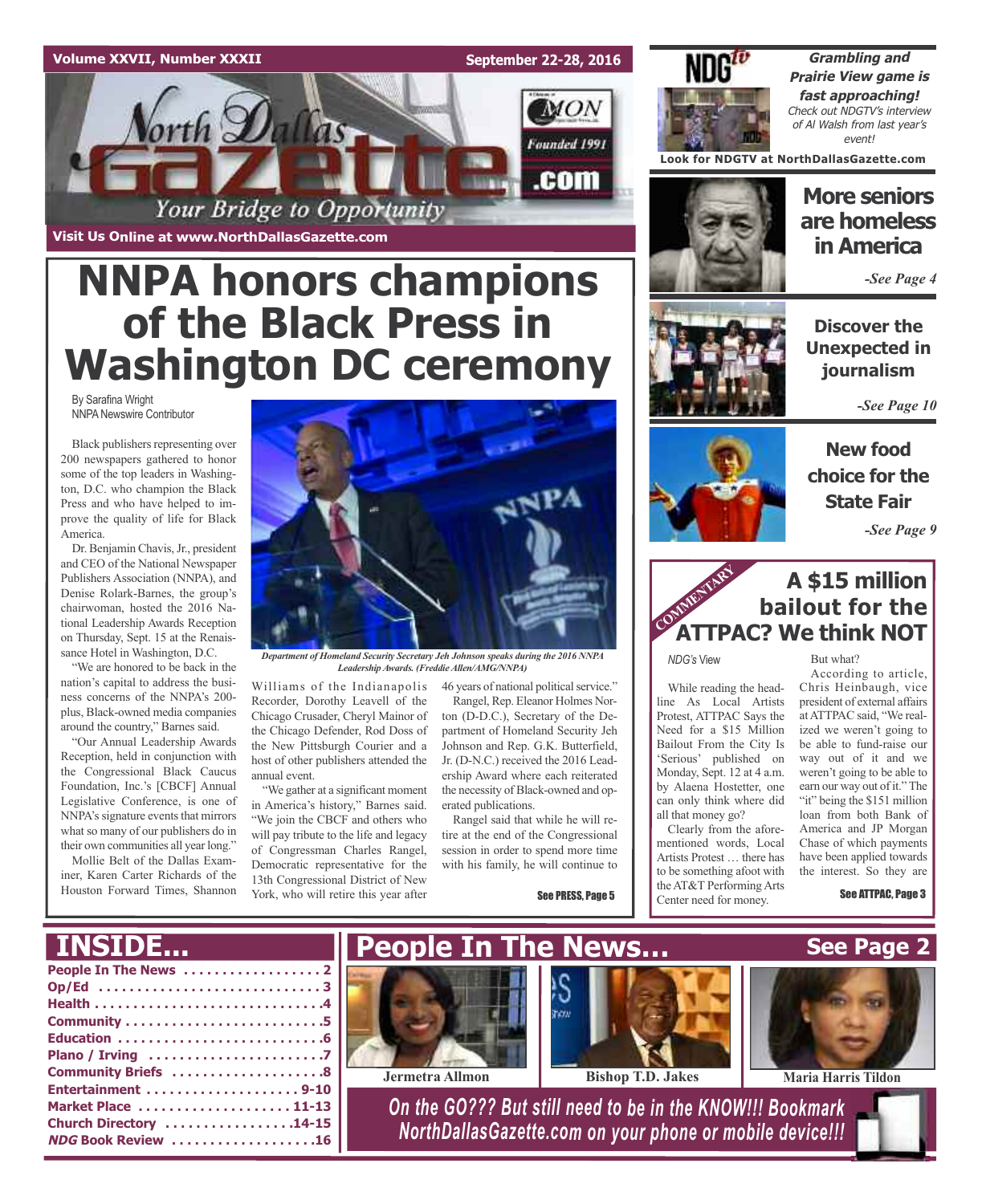### **People in the News www.NorthDallasGazette.com**

# **Jermetra Allmon**

Jermetra Allmon worked in the computer information technology industry for 20 years and had a stable career and income during that time, but she always knew that working in high-tech was not for her.

When she was laid off in 2013, Allmon took the opportunity to pursue her lifelong dream to work in the fashion marketing industry and enrolled at El Centro College.

"I worked in computer science for years, and I hated it! So, when they said, 'We have to lay you off,' that



made me happy," Allmon said. "I started doing research, and I figured I finally had the time to do something that I wanted to do. I found El Centro, visited the school, and talked to faculty and

# **Bishop T.D. Jakes**

By Stacy M. Brown NNPA Newswire Contributor

The struggles of an interracial marriage, families divided by race, religion and politics and the conversion of one Jewish woman to Islam are all upcoming segments that will be featured on Bishop T.D. Jakes' new talk show which premieres on the Oprah Winfrey Network (OWN) on Monday, September 19 and is schedule to air Monday through Friday.

Jakes, one of the most influential pastors in America today, who has written



books, music, plays and movies, said that his show could even provide discussion on topics like the Black Lives Matter Movement and controversial subjects like the National Anthem protest by Colin Kaepernick and the rape trial of comedy superstar Bill Cosby.

other people. I thought, 'Thisisit!'It all clicked, and everything just fell into

Allmon graduated in May and plans to transfer to LIM College in New York City, which guarantees admission to El Centro students who have earned an associate's degree in fashion marketing, thanks to a recently-signed transfer agreement. LIM College specializes in the business aspect of fashion. Wade Hyde, marketing professor at El Centro, said the fashion marketing program teaches students the elements of marketing. "We teach marketing courses that are applicable to any busi-

place!"

"When we can get them, we're not shying away. We will do stories that are in the headlines," said Jakes, 59, the senior pastor of the Potter's House in Dallas, Texas and the author of the New York Times' bestselling books, "Instinct," and "Destiny."

"I think there is a great need in our country right now forsomething that is uplifting and that builds bridges and causes people to rethink themselves," Jakes said. "Much of what we see on television doesn't accomplish that. I'm hoping to

ness, whether in fashion or computers; it doesn't matter," he said. "Marketing is marketing."

Hyde added that Dallas has a strong fashion wholesale industry, and that creates interest among students who attend El Centro's program.

"It also helps that the Dallas retail industry is continuing to grow and is pretty strong," Hyde said. "And we're very excited because Main Street [in downtown Dallas] is getting ready to have a big evolution in the next few years – a lot of high-end retailers are going to move in, and we're trying to position ourselves now to

bring the kind of conversation to America that's informative and inspirational and still entertaining," he

Because he's well-known in the pulpit doesn't mean he'll be preaching on the talk show, Jakes said, noting that he can reserve sermons for

"That's not all of who I am," said Jakes. "I've seen a lot of things, I've met with presidents and interacted

Jakes continued: "I've been to the courtroom and watched a crying mother say goodbye to her son; I've been to visit those on death row. I've been there when in-

said.

Sundays.

with CEOs."

be their liaison to lower- and mid-level management jobs.

"We have many students who already work in retail, or they're stylists, and some who work in the theater," Hyde added. "Those students have a lot of interest in wholesale and being line representatives, areas that we really have seen major growth and progress in the last 10 years or so."

Robert Alan Torres, who is studying fashion marketing at El Centro, said he hopes to go into the wholesale industry in the future. He already works at a wholesale firm at the World Trade Center in Dallas. "I started as an intern, and they

The show's Twitter handle, @TDJakesShow, had almost 23,000 followers before a single episode had aired. Jakes said that social media will play a big role in

"We want people to tweet or go on Facebook to continue the conversation," he said. "You can't always solve a problem in the 45 minutes you have on the show and I

eras."

his new venture.

offered me a job, so I've been there all summer. It's really good to see how it all works, and it's fun," he exclaimed. "I feel like I was prepared for this job. The courses helped me understand and shaped me for the position I'm in now."

#### **Marketing: essential for business**

Hyde said marketing is the most important aspect of any business, and even in a bad economy, most companies don't cut their sales staff. "Accountants are great, and managers are great," Hyde added. "But none of those people are re-

#### See ALLMON, Page 11

dividuals have been disconnected from life-support; I've been to drug interventions. This September marks 40 years that I've been in the ministry, so this isn't anything that's new, only [now] I'll be in front of the camdon't see this just as a show, but as a network communication device to uplift people. So, after the show is over, you can still go on social media to keep the conversation going." Whether it's Facebook,

Twitter or other websites, it's important to reach those who use social media, the bishop said.

"The stats say that hardly anyone sits in front of a big screen without a little screen in front of them in their hands and I'm guilty of that too," he said. "Being able to engage in every medium is important and I have a huge respect for the power of social media."

#### gree from American University's Washington College of  $69*$  D Law. BGE marks its 200th anniversary this yearr and is Criminal Defense Family Cases Maryland's largest natural **• DWI / Suspended License • Divorce / Annulment** gas and electric utility. BGE delivers power to more than **• Child Support / Paternity • WARRANTS Removed ¥** 1.25 million electric cus-**• Custody Modification • 24 Hour Jail Release ¥** tomers and more than **• Restraining Order** 650,000 natural gas cus-**• Occupational license, felonies • Protective Order** tomers in central Maryland. **• Protective Order • Name Change / Adoption** The company's approxi-**• Misdeamenor/Felonies ¥ • Domestic Violence** mately 3,200 employees are and the control of the control of the control of the control of the control of \_\_\_\_\_\_\_\_\_\_\_\_ committed to the safe and re-Easy Payment Plans liable delivery of natural gas and electricity, as well as en-Law Offices Of Vincent Ndukwe hanced energy management, conservation, environmental 214-638-5930 stewardship and community assistance. BGE is a subsidiary of Exelon Corpora-*817-277-0196 (Metro)* tion (NYSE: EXC), the nation's leading competitive en-2730 N. Stemmons Frwy, Suite 409 • Dallas, TX 75207 ergy provider. Like us on **Not Ce rtified by the Te x a s Boa rd of Lega l Spe c ia l i za tion** Facebook and follow us on ¥ If you qualify. \*Fees quoted above are minimum down payment needed to begin processing your case.

# **Maria Harris Tildon**

*2 | September 22-28, 2016 | North Dallas Gazette*

(Black PR Wire) BALTI-MORE – BGE has announced Maria Harris Tildon has joined the company's board of directors. Tildon is the senior vice president for public policy and community affairs for CareFirst Blue-Cross BlueShield ("Care-First"), the largest healthcare insurer in the Mid-Atlantic. Tildon's responsibilities at CareFirst include all matters related to public policy, government relations, external and internal communications, strategic medical communications and community outreach and corporate giving. She joined the company in 2006, after holding senior positions at The Century Council and with the Clinton administration.



"Maria has an extensive and impressive background in areas that are critical to an energy utility," said BGE Chief Executive Officer Calvin G. Butler Jr. "Her expertise in public policy and understanding of our customer base will be an asset as we move smart energy forward with innovative programs to meet customer needs."

Tildon succeeds former BGE board member Dr. Carla Hayden, previously chief executive officer of the Enoch Pratt Free Library, who was sworn in as the United States 14th Librarian of Congress on Sept. 14, 2016.

Tildon, a Baltimore native and current resident, also serves on the boards of Healthcare for the Homeless, the R.Adams Cowley Shock Trauma Center and the Chesapeake Employers Insurance Company. She is also a member of the Baltimore City College Board of Trustees and the District of Columbia Chamber of Commerce Executive Committee. Tildon has a Bachelor of

Arts degree in International Relations from Boston University and a Juris Doctor deTwitter, YouTube and Flickr.

*For the 411 in the community, go to www.northdallasgazette.com*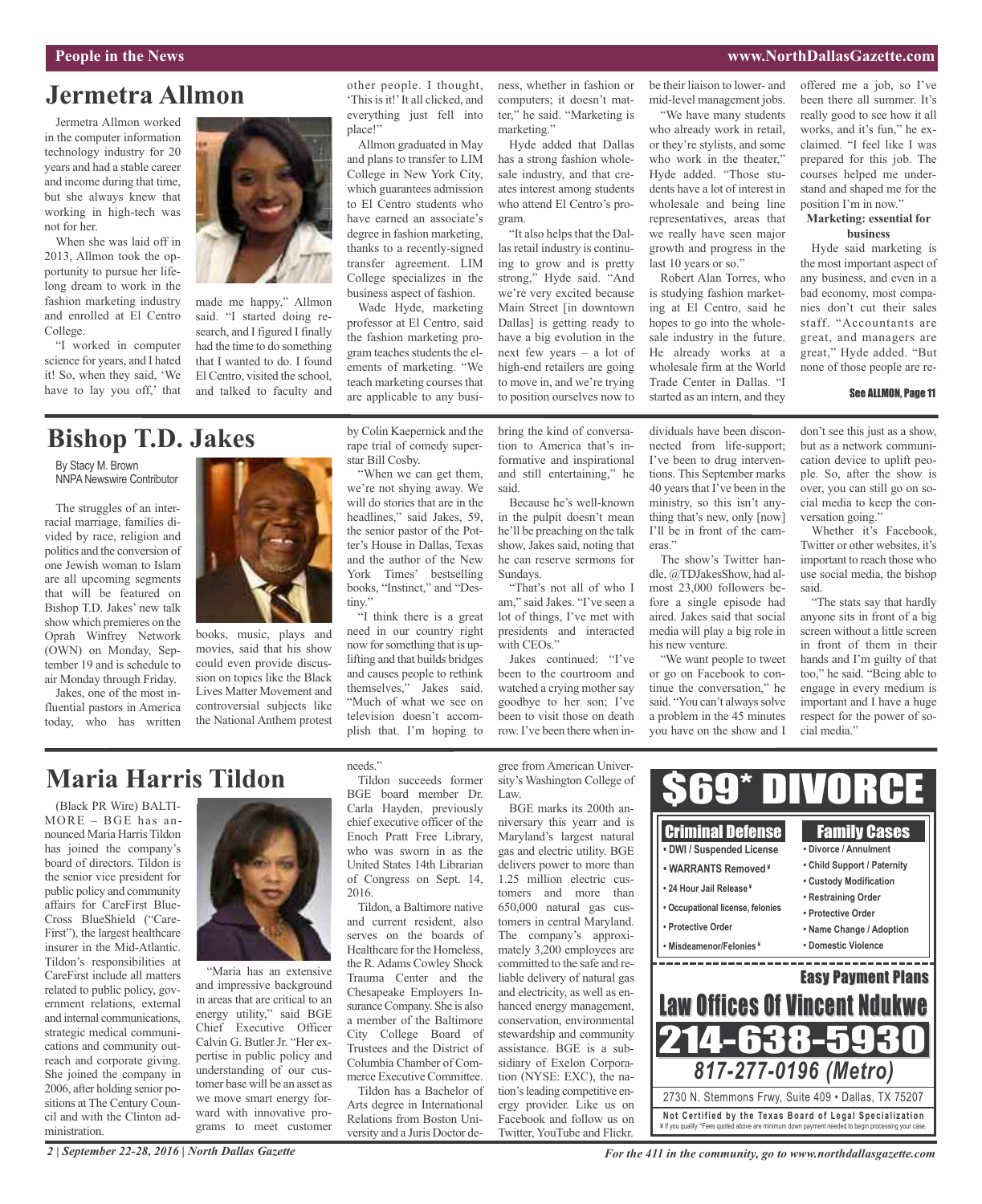## **www.NorthDallasGazette.com Op-Ed**



*unsolicited material and reserves the right to edit and make appropriate revisions.*

> *"Do what you say you are going to do ... when you say you are going to do it.*

**Publisher's Office:** publisher@northdallasgazette.com

**Sales Department:** marketing@northdallasgazette.com

#### **Editorial Department:**

editor@northdallasgazette.com

# **Online:**

www.NorthDallasGazette.com www.twitter.com/NDGEditor www.facebook.com/NorthDallasGazette www.pinterest.com/NDallasGazette

# STAFF

**Chairman Emeritus** *Jim Bochum 1933 – 2009*

**Editor** *Ruth Ferguson*

**Published By** *Minority Opportunity News, Inc.*

> **Web Master** *Todd Jones*

**Special Projects Manager** *Edward Dewayne "Preacher Boy"Gibson, Jr. James C. Allen*

**Community Marketing** *Nina Garcia*

### **Advisory Board:**

*John Dudley Myrtle Hightower Fred Moses Annie Dickson Cecil Starks Willie Wattley Coty Rodriguez-Anderson B. J. Williams Denise Upchurch Barbara Simpkins, ADVISORY BOARD SECRETARY*

**Religious/ Marketing Editor** *Shirley Demus Tarpley*

#### **Contributing Writers**

*Jackie Hardy Terri Schlichenmeyer Nicole Scott Lucas Franco de Siqueira Hope Oriabure-King David Wilfong*

#### **Production**

*Margaret Freelon David Wilfong*

#### **Advisory Board Committees:**

*Public Relations Planning and Implementation* Cecil Starks, CHAIRPERSON

*Business Growth Referral* John Dudley, CHAIRPERSON

*Program Policy Development* Annie Dickson, Chairper

*Quality Assurance* Myrtle Hightower, CHAIRPERSON Coty Rodriguez

*The North Dallas Gazette, formerly Minority Opportunity News, was founded in July 1991, by Mr.Jim Bochum and Mr.Thurman R. Jones. North Dallas Gazette is a wholly owned subsidairy of Minority Opportunity News, Inc.*

# **If we 'ban the box, ' will it finally give ex-offenders a fresh start?**

By Mike Brady

(American Forum) More than 700,000 Americans are released from prison each year. We expect them to reenter society and be lawabiding, but we make it difficult for anyone who has served time to become gainfully employed, even though they have paid their debt to society. Remove the barrier by eliminating the box on standard job applications asking, "Have you ever been convicted of a felony or misdemeanor?"

Most ex-offenders know it is unlikely they will hear from the potential employer if they check "yes." It won't matter how qualified or motivated you are. And with extremely limited legitimate earning options, the formerly incarcerated often re-offend and are re-incarcerated within a few years.

only devastates individuals, families, and communities, it's a recurring, ever-growing expense taxpayers pay. The cost of keeping and guarding inmates now averages \$31,286 per prisoner per year. Each one represents tax money that could otherwise be spent on programs to grow the economy, and each inmate is one less employee whose consumer spending would spur growth for all kinds of companies. The U.S. incarcerates more individuals than any other nation, and 70 million Americans have a criminal record — almost one in three Americans of working age. This revolving door system is unsustainable. One simple step can

More than 100 cities, 20 states and the federal government have passed laws

# **ATTPAC,** continued from Page <sup>1</sup>

calling on the City of Dallas to allocate \$15 million of its general fund, which would be funneled through the Office of Cultural Affairs (OCA), the entity that oversees allocations to the arts. The \$15 million would be doled out in \$1.5 million increments over the next decade.

But is this a good plan to use city cultural arts monies for the ATTPAC?

NO!

For starters, that \$1.5 million per year is concerning when the ATTPAC CEO's salary is \$411,769 per year, the total executive salaries are \$1,237,192, and according to the most recent public 990, ATTPAC finished with an operating deficit of \$1,320,275. With those figures in mind, one must ask, "what is the bailout actually paying for?"

Then, there's David Lazano, executive artistic director of Cara Mía Theatre Co., who believes that the bailout would greatly reduce the opportunities for minority communities to have the ability to learn and grow in

the arts. "We want to give the Dal-

be a solution.

las City Council an alternative to the \$15 million bailout for the AT&T Performing Arts Center, and offer council the opportunity to transform every city district through the DALLAS CITYWIDE ARTS IM-PACT PROJECT which will improve the quality of life, create enthusiasm for our communities, cultivate social and civic responsibility in our citizens, spark economic activity, and prepare young people for successful academic and professional careers through the arts and<br>culture," Lazano says Lazano says through his petition on www.change.org.

Finally, and not insignificantly, the *North Dallas Gazette* is in full support of Lazano and the Dallas Citywide Arts Impact Project, because we too feel excluded from the intricate components of how Black artistry is promoted and discussed via the Black Press. We have worked tirelessly with the Dallas Theater Center and its executives Brad Pritchett and

This destructive cycle not that "ban the box." "Ban the farsighted companies to im-Box" simply defers the question about a candidate's criminal history until such time they give a conditional job offer. And for certain jobs, such as those working with children, employers may still ask about relevant criminal history.

"Ban the Box" ensures that potential hires are evaluated based on experience, skills, and future potential, not past mistakes for which they've already paid and that don't relate to their current efforts to make a fresh start.

This change is small, but the potential value is enormous, especially to candidates in chronically disadvantaged communities. To break the cycle of poverty caused by lack of job op-<br>portunities, individuals portunities, need and deserve a chance to start fresh. And we need

Alfred Butler to promote, for free, Black-centric productions that would have greatly benefitted our readers for theatrical experiences. We only ever received opportunities for ticket exchanges despite our best efforts to ensure the running of press releases, free advertising spots and performance attendances for reviews to generate community support.

What did we receive in return? Nothing but blatant disrespect and disregard when we sent correspondence via email, telephone, and U.S. Postal mail. We exhausted every opportunity to bridge a formidable and sizable gap that was steadily increasing among the Black Press and cultural artistry appropriation as it related to advertising monies and any necessary sponsorships.

We, as a minority publication that has supported every initiative placed by the DTC, do not take lightly being ignored by the decision-makers of DTC and do not appreciate being continuously overlooked for opportunities to grow our organization as a whole and communallybased.

plement inclusive hiring models.

I recently joined 18 other business leaders at the White House to launch the Fair Chance Business Pledge. This pledge calls on all businesses to improve our communities by creating a path to a second chance for people with a criminal record. Companies signing the pledge included big names like American Airlines, Coca-Cola, Facebook, Georgia-Pacific, Google, Koch Industries, and Xerox. So this isn't something that scares the business community.

For more than 30 years, Greyston Bakery has been giving anyone willing to work hard a chance at employment. Our Open Hiring model focuses on a job can-

See BOX, Page 13

*North Dallas Gazette* is in full support of the opposition of the \$15 million dollar bailout and the ideals for the Dallas Citywide Arts Impact Project because of our longstanding and beneficial relationship with the City of Dallas. We know that Dallas is a proponent of its residents and for the full inclusion of information sent out to those who fully support the Black Press and other minority communities.

Our artful and talented youth and adults will be able to see themselves in our media outlets and forums and would definitely be able to share their stories and talents with the communities they come from. They would not be a voice of many, if at all, if the bailout is approved.

We know our communities, and we know they desire to be actively engaged in a vibrant arts community. That is why this bailout is a bad idea. This bailout continues to move away from the local artists who struggle to share their talents.

Say NO to the bailout and say YES to community arts and YES to supporting the Black Press.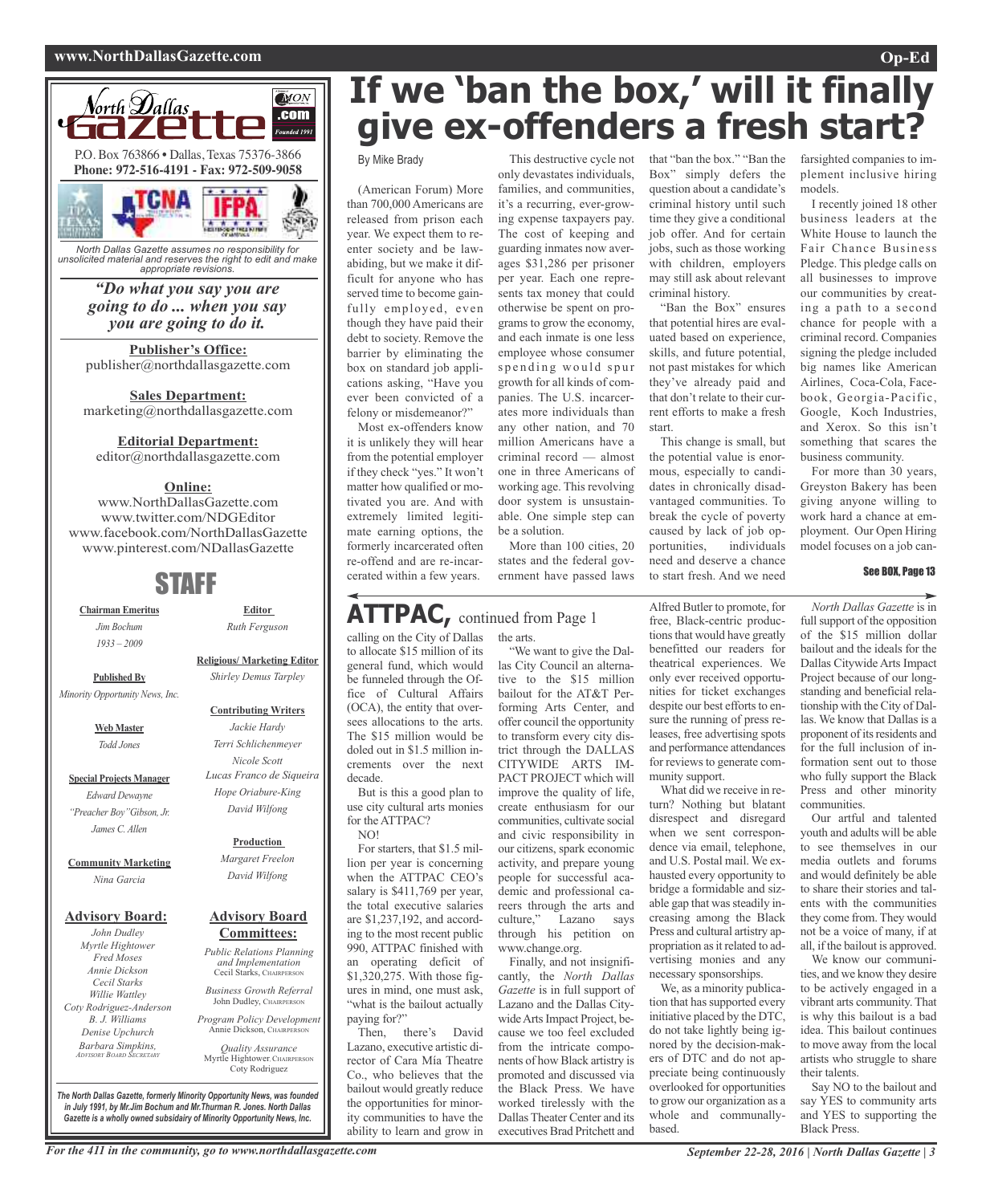# **Plano veterans now have a localVA Outpatient Clinic**

Identifying challenges and gaps to convenient VA health care in the fast growing Plano market, VA North Texas Health Care System set out in 2012 to bring VA outpatient services to Plano area Veterans.

Plano VA Outpatient Clinic, located at 3804 W. 15th St., opened for patient care Aug. 31 implementing aspects of whole health in its construction and design and isthe first VAclinic to assign full-time health coaches to each Patient Aligned Care Team.

The state of the art clinic is approximately 10,000 sq ft and provides integrated, holistic primary care, mental

health, telemedicine, laboratory and x-ray services in an environment designed for healing. Alternative therapies such as acupuncture, clinical massage, and a women's clinic enrich physical healing and support the whole health pathway to help Veterans reach their overall health goals.

The newly activated Plano VAOutpatient Clinic is VA's initial footprint in the expansion plans for the Plano market,' said VA North Texas Director Jeff Milligan. Construction of a new estimated 17,000 sq. ft. specialty care clinic has been approved and will begin the initial design phase in FY 17.



# **For our youth are we treating mental health symptoms and not the problem?**

By Anna Challet

(New America Media) Mental health underlies many of the issues at the forefront of our national consciousness. Police brutality, gun violence, mass incarceration – the conversation always comes back to mental health. And accordingly, the mental health care system has undergone significant improvements in recent years, most notably with the Affordable Care Act, which has expanded access to coverage for mental health services.

But when it comes to young people, service providers who work with some of the youth most vulnerable to mental health is-



sues are finding that their clients' most significant social and emotional issues are ones that aren't necessarily treated with traditional mental health care like therapy and medication. These youth include young people involved in the child welfare and juve-

nile justice systems, as well as ones who deal with hous-*New*

ing instability. The work of these service providers raises a question: In all our focus on improving the mental health care system, are we missing something?

Rob Gitin, the co-founder

and executive director of At The Crossroads, an outreach organization that works with unstably housed youth in San Francisco, says "Perhaps the biggest deficit in our clients'lives is a lack of two things – it's a lack of community and it's a lack of self-esteem."

While policy makers and government officials acknowledge the importance of mental health – the Surgeon General has named it one of his top six priorities – less attention has been paid to the root causes of poor mental health and to creating safe, supportive, and well-resourced neighborhoods and communities for people to live in. Mental health problems often start *A merican Media*

with difficulties in childhood, and if the work of youth service providers shows anything, it's that addressing this will require expanding the current notion of what young people need in order to have good mental health.

According to Margot Gibney, the founding executive director of Youth Treatment and Education Center in San Francisco (a center for juvenile drug offenders), effectively treating kids who are marginalized is not rocket science, because all kids essentially need the same things – the support of a family, the opportunities that come with education, and the safety of a stable place to live.

"When people refer to 'these kids' – there are no 'these kids.' There are young people. And young people all have fundamentally the same needs," she says. "Whatever any middle-class parent would want and provide for their children is exactly what young people that are facing all these challenges need, plus to have their trauma addressed."

*Anna Challet's reporting on mental health and youth in the system was undertaken as a California Health Journalism Fellow at the Center for Health Journalism at the University of Southern California's Annenberg School of Journalism.*

# **More seniors are homeless today than ever before in America**

WASHINGTON, DC – The homeless are the invisible denizens of America's cities, says Dan Weber, president of the Association of Mature American Citizens. "But, the dirty little secret that has only come to light recently is the fact that the elderly are among the fastest growing populations living on the streets," he reports.

The Department of Housing and Urban Development told Congress last year that there were more than 300,000 homeless Americans 50 years of age or more, 20% more than there were in 2007.

A recognized expert on the issue of the growing number of older individuals who are on the streets is University of Pennsylvania Professor Dennis P. Culhane. He says that in 1990



"the peak age of adults who were homeless was 30" and that today the peak age is 55.

Weber is calling on all candidates for election and re-election in November and those in the private sector to recognize the fact that more seniors are homeless

than ever before and to take to heart the needs of "these hapless lost souls. Focus on their plight and let the truth be told, loud and clear. Everyone needs to pitch in if we are to solve this problem, which only grows bigger with each passing day." Some would blame the

spike in homelessness among older Americans on the swiftly aging population. But, Weber says, it has more to do with the rising cost of health care and health insurance, the lagging economy, the impact of such diseases of old age as cancer and Alzheimer's and, perhaps the most damaging cause of all, the lack of affordable housing.

"In fact, talk to any health provider who deals with the homeless and they will tell you that there has been a dramatic shift in recent years in the illnesses from which they suffer. It used to be that the homeless suffered mainly from drug abuse and mental illness. Nowadays they are more likely to have the chronic diseases of old age," Weber notes.

Mel Martinez and

Allyson Y. Schwartz are the co-chairs of the Bipartisan Policy Center Senior Health and Housing Task Force. Martinez is a former U.S. Senator from Florida and Schwartz is a former Congresswoman from Pennsylvania. They published an Opinion Article in U.S. News and World Report last month in which they concluded that "preventing and ending homelessness among older adults should become a major national priority in the United States. By setting goals to end homelessness; increasing available low-income senior housing; and by understanding that the challenge requires participation from public and private partners at all levels, we can and will find ways to ensure that all U.S. seniors have the shelter and security that they de-

serve."

Meanwhile, Margot Kushel, professor of medicine at University of California, San Francisco, is an expert on the elderly who become homeless. She says that providing them with housing is the key to fixing the problem. "A lot of these people have been healthy their whole lives. But it doesn't take long for their health to plummet once they're homeless. Once someone is housed, depression often lifts, stress fades away, infections heal. It's instant."

Says Weber, "everyone has his own set of priorities, but one thing we all have in common is that we are all growing older. It's one of the hardest things we will all do in this life and so we should have compassion for those who need our help."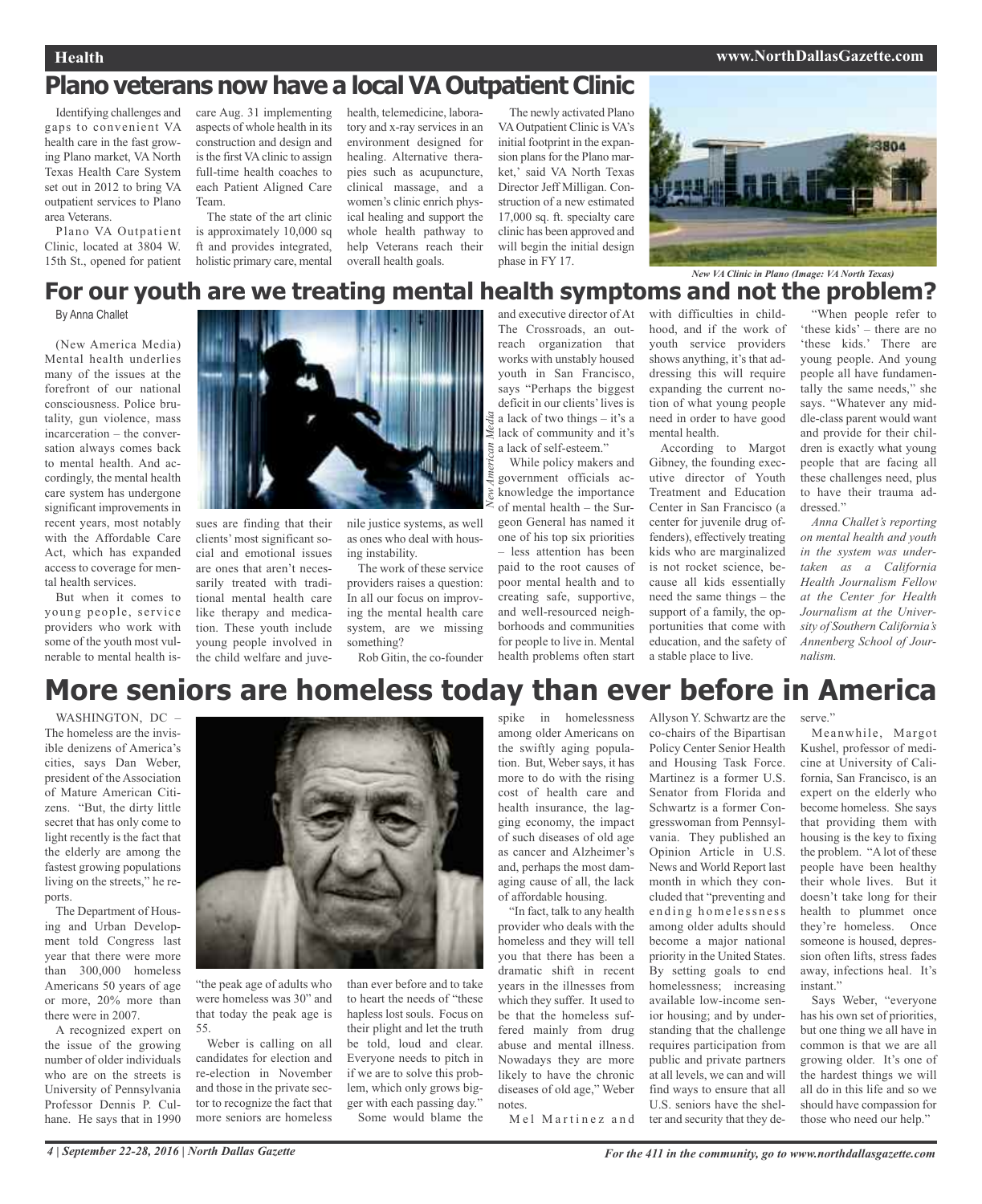# **Arlington Park Community reunion slated for this Saturday**

The Arlington Park Community in partnership with the City of Dallas Parks & Recreation invites all past and present residents to celebrate the historic legacy of our community in a funfilled day of rekindling friendship and reuniting families and loved ones. (APC History attached)

The "Straight Outta Arlington Park Community Reunion Festival" will be held at 10 a.m. on Saturday, Sept. 24, 2016 at the Arlington Park Community Recreation Center (1505 Record Crossing Rd. 75235). More information can be found by



calling 214-670-6326.

Arlington Park Estates is historic Dallas, Texas platted on a rich and diverse history that reaches back to Trinity Farms, commonly known as El Rancho Grande. Trinity Farms/El Rancho Grande was a farming community developed around the Trinity River. The Trinity River, 715 miles long with a drop pf

1280 feet, is the longest selfcontained river in Texas. An early Spanish settler, Alonzo de Leon, named the river on May 19, 1690, for the Feast of the Most Holy Trinity. It was the flowing together of the West and Elm Forks of the Trinity River that attracted John Neely Bryan in 1841 to stake his claim for what was to become Dallas,

**Texas** 

Captain John W Record established a convenient place to cross the river-Record Crossing. The busy river crossing carried a flood of people heading west. Captain John W Record and partner built a grist and sawmill on the on the banks on the Trinity at Record Crossing to supply flour and meal and to saw a few planks for the citizens of the nearby growing city. By 1915, Dallas was a bustling city with a population approaching 125,000, and the people needed something to eat beside

wild turkeys. They and lots more people within railroad distance, needed fruit, vegetables and cotton and from that need, Trinity Farms was born.

Record Crossing Road is a main access road that's runs through the Arlington Park Community.

Trinity Farms/El Rancho Grande was a vast agricultural enterprise that extended as far as what was known as Texas Stadium. The farm operated from 1915 to 1946. Families of former salves, Indians and Mexicans lived and worked on the farm. The Trinity

Farms Company provided housing, a general store and schools. Hispanics and African American children who worked on the farm attended separate schools. In 1931, Earlie Mae Wheeler, began teaching Negro children. The Trinity Farms/El Rancho Grande cemetery is a tiny patch of the original farm that still stands in the Arlington Park Community. In 1996, the Texas Historical Commission erected a marker to recognize the significant contribution made by Trinity Farms/El Rancho Grande and its farm laborers.

RIDE DART

TO THE

**Community News**

# **Parkland: Properly installed child car safety seats, boosters save lives**

There's no disputing the numbers – child car safety seats and boosters save lives. But parents may not always be knowledgeable about when and how to use these safety devices.

According to the Centers for Disease Control and Prevention, properly installed car seats reduce the risk of death to infants younger than 1-year-old by 71 percent and for toddlers aged 1 to 4 by 54 percent. Meanwhile, booster seats reduce the risk of serious injury to children aged 4 to 8 by 45 percent when compared to using seat belts alone.

"While car safety seats and boosters can save lives, they are not always being used correctly or parents have selected an inappropriate seat for their child's size," said Shelli Stephens-Stidham, director of the Injury Prevention Center of Greater Dallas, based at Parkland Health & Hospital System. "Many times parents may be good about

using car seats for smaller children, but they forget that older kids also may need booster seats."

September 18-24 is Child Passenger Safety Week, a perfect time to review the importance of car safety seats and the best way to use them. The Injury Prevention Center will host a free car seat inspection event from 9 a.m. to noon, Thursday, Sept. 22 at the Chase Bank parking lot,

See SEATS, Page 16

# **PRESS,** continued from Page <sup>1</sup>

provide service as needed for the Congressional Black Caucus, his home state of New York and the rest of the country.

Tony A. Gaskins, Jr., a motivational speaker and life coach received the Millennial Leadership Award for his work with the NBA and Ford Motor Company.

In a prepared statement, Jim Taylor, the vice president of African American Outreach Strategy at AARP, said that his organization is very proud of the ongoing relationship with the NNPA, because both groups share the same commitment and passion for serving the African-American community.

"We are very proud of our ongoing relationship with the

same commitment and passion for serving the African-American community. They have been a consistent voice of the Black community throughout their great history," said Taylor. "At AARP, we are a voice for African Americans age 50 and over and their families, as we fight and advocate for issues of importance to this community, particularly in the areas of health security, financial resilience and personal fulfillment.

NNPA because we share the

Chavis agreed with Taylor's sentiments.

"We admire and salute these transformational leaders," Chavis said. "At this moment in history, the United States of America is

yet at another political, economic and social crossroad. The outcome of the Tuesday, November 8, national elections will have a profound impact on Black America and the whole of humanity."

Chavis reiterated that the Black Press has a sacred obligation and responsibility to lift up a new generation of leaders and freedom fighters. He also placed a priority goal of getting out the Black vote in the upcoming national elections in November 2016.

"This marks the 189th year of the Black Press in America," said Chavis. "Since the Freedom's Journal in March of 1827, the Black Press has continued to be on the frontline of the freedom struggle and movement."



DART.ORG/STATEFAIR 214.979.1111

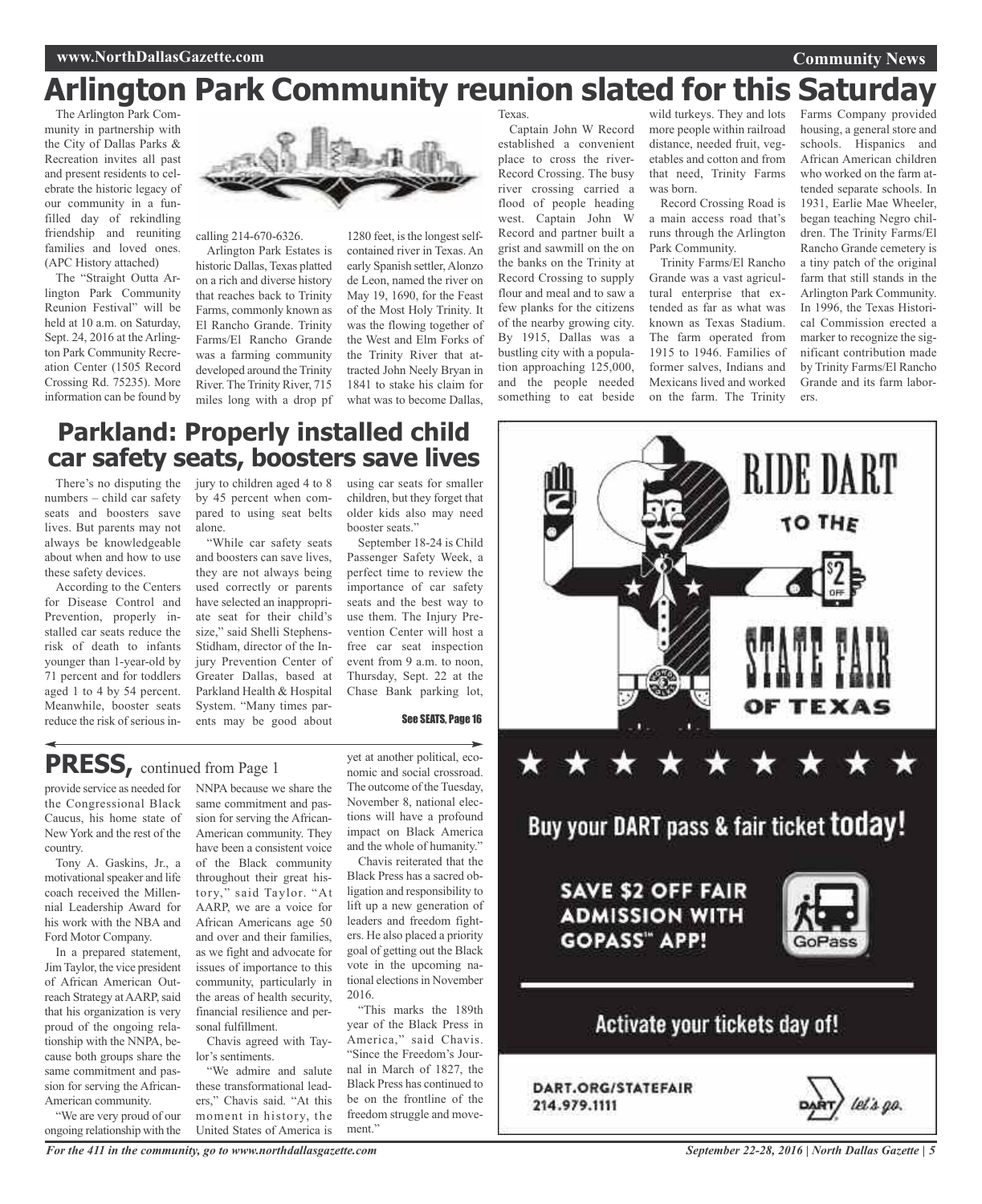# **Three tips to ensure a successful school year for students**

Congratulations! You survived the first two weeks of school! And now that you've had an opportunity to knock the dust off and get back into a school routine, think about how you can set the tone for academic success this school year. Here are a few tips for making sure the school year goes well for you and your family:

• Set a routine. Practice makes perfect. Be consistent with times for bed, waking up, meals, homework, family time and entertainment.

• Allocate time & space appropriately. Rather than kick off your shoes and turn on the t.v. when you get home, establish that time for your children as a time for homework and study.



Create a space in which this will take place each night, and do your part to ensure at-home assignments get done.

• Encourage and support. Be your children's biggest academic cheerleader. Knowing that you are interested and excited about their learning becomes contagious. Your interest piques their interest. Get involved and let them know you care about their education.

A few notes for District 6 families and students:

**Fall Means Football**

Carter (2-0) defeated Kimball (0-2) 9-7 at Kincaide Stadium on Sept. 2 in Oak Cliff's biggest rivalry.

Visit www.dallasisd.org- /athletics for more games, scores and updates on District 6 football.

# **FAFSA Opens Early**

The date for the Free Application for Federal Student Aid – commonly known as the FAFSA, which many schools use to determine financial aid awards – is available three months earlier this year than in past years. That means for the 2017-2018 school year, seniors and their families can start applying for financial aid as early as Oct. 1. In prior years, the form became available on Jan. 1.

For a family completing the FAFSA for the 2017- 2018 school year, they'll use the 2015 tax return. Previously – before the timeline change – a family would have submitted 2016 tax information.

**Dallas ISD College Fair and HBCU Experience**

Juniors and seniors will have access to a range of information about getting into and paying for college at the district's annual College Fair planned for 5:30 to 8:30 p.m., Thursday, Sept. 21, 2016, at the Ellis Davis Field House located at 9191 Polk St. Representatives of more than 200 colleges, universities, career training schools and the military will have exhibits at the fair. The event will also feature The HBCU Experience with information and exhibits about the benefits of attending historically black colleges and universities.

**Junior League of Dallas Announces Grants for Innovative Teaching Re-**

#### **cipients** Since 1992, GFIT has

provided approximately \$1.66 million to Dallas ISD educators who have created innovative approaches to teaching children. This year, GFIT will award 54 grants totaling just over \$93,000. Congratulations to these District 6 teachers selected to receive grants from Junior League of Dallas to fund innovative classroom projects:

• Shawn Davis, Daniel Webster Elementary School • Armetha Blackmon, Martin Weiss Elementary **School** 

• Leticia Dorsey Martin Weiss Elementary School • Dorcas Kassebaum,

Ronald McNair Elementary School

• Ramicia Paul, Ronald McNair Elementary School • Shamika Polk, Ronald McNair Elementary School • Bonita Reece, Umphrey Lee Elementary School

• Sweta Srivastava, Zan Wesley Holmes Jr. Middle **School** 

#### **Holmes MS Math Teachers Wins Big**

Renee Jackson, a Zan Wesley Holmes Jr. Middle School math teacher, was awarded one of seven TI STEM Innovations in STEM Teaching Awards worth \$10,000. In order to be nominated, teachers had to be Distinguished-eligible STEM teachers under the Teacher Excellence Initiative and be nominated by their campus principal.

# **Free math and literacy tutoring is available in Plano**

For six consecutive years, a group of tutors will come together in the name of education.

What sets this group apart: the tutors are academically sound pre-teens and teenagers.

Access, a nonprofit program based in Plano, is set to begin another year of providing free math, reading, and writing tutoring to underserved elementary and middle school students.

Parents and guardians of 3rd through 8th graders who attend public, private,



or charter schools in Plano, Frisco, or North Dallas and meet income qualifications may sign up their student

or students for the tutoring program, which starts Oct. 18 for the fall semester. "Since the inception of

school students from Plano and Frisco school districts have volunteered their time to help students who struggle in core subjects," said Tonya Whitaker, coordinator of the program. "The group we had last year was excited about working together. To see students excited about comprehending their homework assignments was gratifying to all involved."

the program, area high

The body of research on peer tutoring shows it has many benefits for tutors and tutorees, including

higher academic achievement, increased motivation, and improved social development.

"Support outside school is beneficial to all students; however, there are students who cannot afford that support. Access was created for those who need tutoring the most."

Tutoring sessions will take place Tuesdays and Thursdays from 7 to 9 p.m. at Haggard Library, 2501 Coit Road in Plano. Whitaker asks parents, students, and volunteers to refrain from contacting Haggard staff for information about the program, as the Plano Public Library System is not affiliated with the program.

"We chose the library because it is a safe, quiet environment for the students we serve," Whitaker said.

Services are provided to students regardless of their race, ethnicity, religion or disability.

To learn more about our program, visit www.myaccesstutoring.com, review our VolunteerMatch posting, or call 469-212-5587.

# **For-profit schools offer African American students more debt than jobs**

Students from disadvantaged neighborhoods are often drawn to for-profit trade schools after high school, seeing them as the quickest route to jobs. A new study finds the streamlined, focused curriculum that makes for-profit schools appealing is also the reason many poor students drop out, however.

A new study of 150 black youths from some of Baltimore's lowest-income neighborhoods shows that young people who attended

for-profit institutions ended up in more debt and with fewer job prospects than they might have had they attempted two- or four-year nonprofit schools.

The findings, which shed new light on what attracts students to for-profit institutions and why they struggle to complete certifications, appear in the journal Sociology of Education.

"The quick jump into forprofit schools really precludes other options that might be less costly and

have a bigger return," says coauthor Stefanie DeLuca, associate professor of sociology at Johns Hopkins University. "These young people are vulnerable to the flashy ads for these schools and lured in by how quickly they could get jobs."

Most of the young people in the study, 53 percent, pursued certifications at forprofit trade schools that offer occupational training programs in fields like cosmetology, auto mechanics, computer networking, and

phlebotomy. Most students who enroll in these programs are very low-income, and studies show the number of disadvantaged students choosing for-profit programs is increasing.

In Baltimore, the researchers interviewed 150 people in 2010. They were 15 to 24 years old and grew up in neighborhoods with poverty rates exceeding 50 percent and with African-American populations of at least 80 percent. When they were born, most lived in

high-rise public housing and were on public assistance. Half grew up with one or both parents suffering from addictions and about the same number had a parent who had been incarcerated.

These young people had very grounded career expectations; most hoped to find working-class jobs, the research shows. And because of their family and financial circumstances, they wanted jobs as soon as possible.

For-profit trade schools appeal to a desire quickly get to work, the study shows. With little to no career counseling in high school, the young people researched education options on their own and relied heavily on information they heard during TV commercials for for-profit schools, which emphasized the short duration of their programs.

Although most of the forprofit trade programs lasted

#### See DEBT, Page 8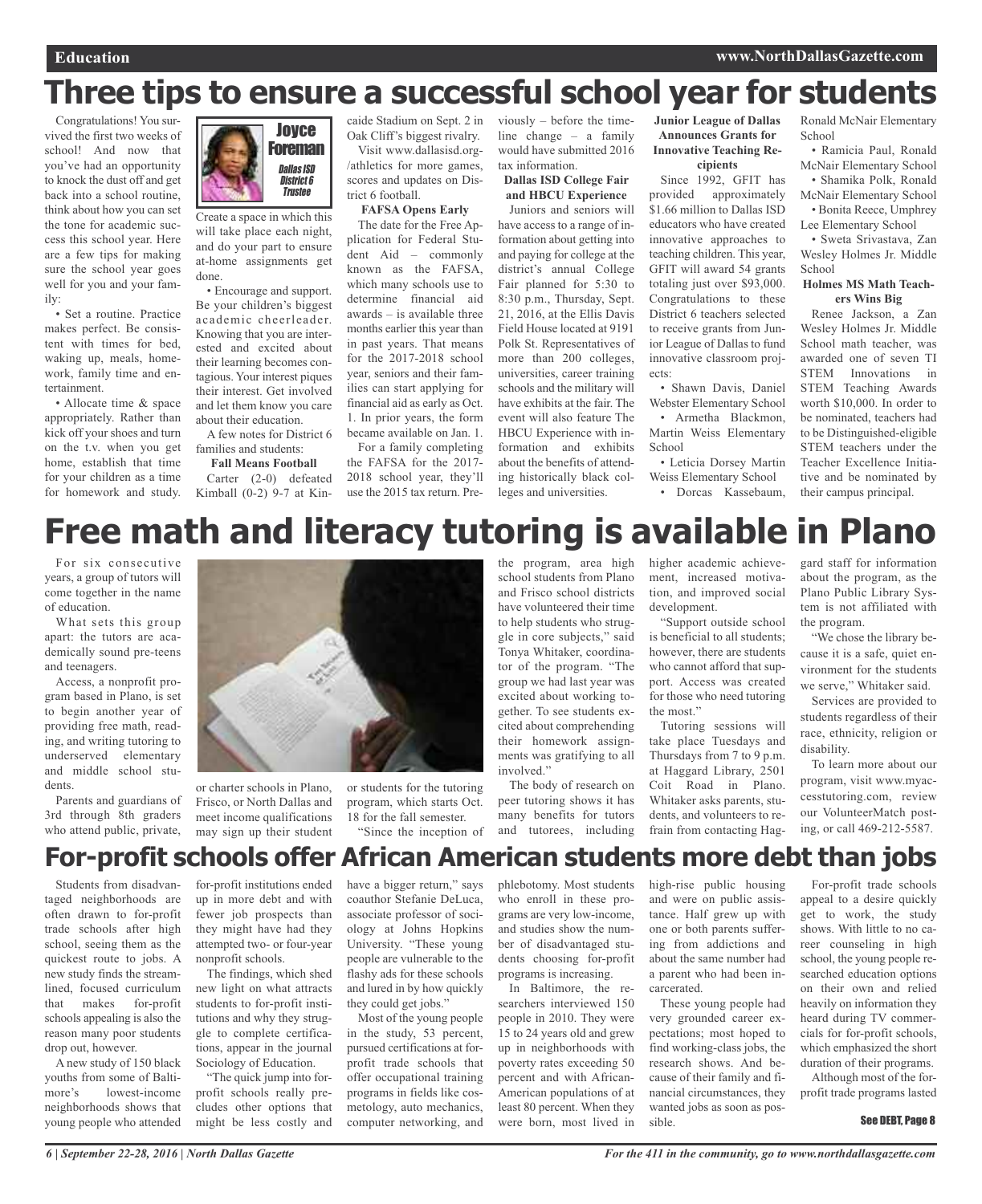# **www.NorthDallasGazette.com Plano / Irving**

# **Collin College is celebrating Hispanic Heritage Month**

This year Collin College is celebrating Hispanic Heritage Month with events in September and October. Free and open to the public, all events will take place at the college's Spring Creek Campus, 2800 E. Spring Creek Pkwy in Plano.



**September Events:**

Spanish Short Stories/Poems Madriguera - 10-11:30 a.m., & Performance by Enric Tuesday, Sept. 27 - Spring

# **Irving School Foundation Scholarship Announcements**

The Irving Schools Foundation (ISF) announced two new academic scholarships for Irving ISD students. The Stipes 10th Anniversary Scholarship, named in honor of Margie Stipes, was unveiled on September 14 and will be offered to graduates who attended Stipes Elementary School. In addition, ISF in conjunction with MacArthur High School announced a new scholarship on September 15 for MacArthur seniors.



*The Irving Schools Foundation and Stipes Elementary faculty and staff surprise Mrs. Margie Stipes with the announcement of the Stipes 10th Anniversary Scholarship. (Photo: Irving ISD)*

Creek Campus Living Leg-Center, section AB ends Conference Center, section AB

Play Reading by Cara Mia "Miss Quince" - 1-2:15 p.m., Thursday, Sept. 29 - Spring Creek Campus Living Legends Conference

**October Events:**

Short Film/Film Screening - 1-2:15 p.m., Wednesday, Oct. 5 - Spring Creek Campus Living Legends Conference Center, section AB

Hispanic Heritage Month Fiesta with music and dancing - 11 a.m.-1 p.m., Thursday, Oct. 13 - Closing performance by Carmen Lamarque - Noon-1 p.m., Thursday, Oct. 13 - Spring Creek Campus atrium



Let Us Get You The Help & Money You Deserve



**Gina Smith & Associates** 2141749-0040

**Free Parsonol Injury Consultation** 

Congratulations

on the opening of the Smithsonian's **National Museum** of African American **History & Culture September 24, 2016** 

Reynolds American Inc. and its operating companies are leading the transformation of the tobacco industry. Learn more at www.reynoldsamerican.com



For the 411 in the community, go to www.northdallasgazette.com September 22-28, 2016 | North Dallas Gazette | 7

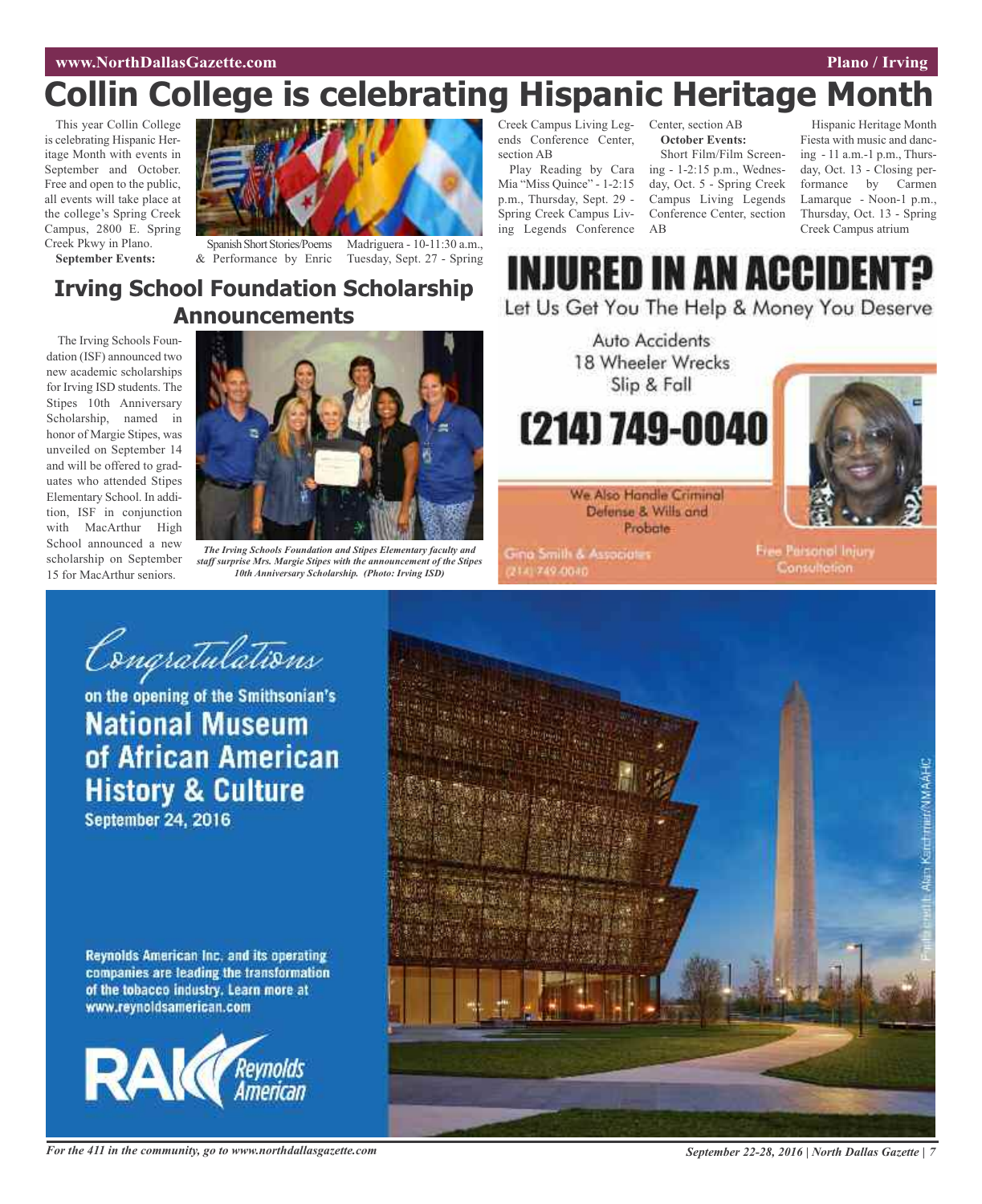# **Community Briefs**

### **CARROLLTON September is library card sign-up month**

September is Library Card Sign-up Month and the Carrollton Public Library wants to make sure that everyone has the smartest card of all – a library card. Students can turn to the library for educational events and classes, books, and digital materials for success in school.

Getting a library card is easy and is offered at no charge. Adults (age 18+) need to bring current identification, such as a Texas Driver License. Any child can get a Carrollton Public Library card when accompanied by a parent or legal guardian. During September, lost cards can be replaced at no cost at either Carrollton Public Library.

Cardholders can use their library card to check out books in the format of their choice (eBook, CD, print, or portable Playaway), obtain magazine and newspaper articles from home or work, access the Internet and more. Online resources are also available to assist job seekers, business owners, and students of all ages. Both Library locations provide a wireless hotspot that is WiFi certified for standard laptop access. Bring your Library card when you visit the library for the most efficient serv-



For more information on how to sign up for a library card, visit either Carrollton Public Library at 1700 Keller Springs Road or 4220 N. Josey Lane, call 972-466-4800, or visit the library online a t

ice.

cityofcarrollton.com/library.

#### **Festival at the Switchyard: Call for volunteers**

Be the heart and soul of Carrollton's Festival at the Switchyard on Saturday, November 5; sign up to be a volunteer. Volunteers play an important role by helping during all phases of the Festival and creating a safe, clean, and enjoyable event for all. Volunteers age 16 and older (14-15 will be accepted if part of a group such as school, church, or Scouts with adult supervision) will help maintain the Festival site, greet patrons, provide information, assist attendees, and many other tasks. Volunteers must be able to work a minimum of two hours at

at a time, racking up debt and increasing chances they would quit it all before earning cer-

Of the young people who enrolled in a forprofit college, only 31 percent earned certification by the time the

Although completion rates at community colleges were even worse, the students who chose for-profit colleges racked up more debt and

tification.

study ended.

the event, as well as be willing and able to work outdoors.As a volunteer, you will become a member of a unique volunteer family, and thousands of visitors will benefit from your service. You will also receive a free volunteer t-shirt, a free lunch, and plenty of appreciation for helping out.

The outdoor event will be held Saturday, November 5 on the Downtown Carrollton Square (1106 S. Broadway Street) from 11 a.m. until 10 p.m. with headliner Barenaked Ladies. In addition to the ex-

citing concerts, great food, a beer garden, arts and crafts, live entertainment, interactive games, and activities for children of all ages are planned. The free KidsWorld will offer bungee trampolines, a zip line, and more.

To fill out a volunteer application form or for more details about the volunteer process and guidelines, visit carrolltonfestival.com. You can also follow the Festival at facebook.com/Carroll-

their loan default rates were much higher, the study shows. In Baltimore, the cost of attending the two most popular for-profit schools was two to four times that of attending the most popular community colleges, the study

"Some of these students might have been better suited for a twoyear community college, which is a lot less expensive, or some could have gone straight into a four-year program,"

found.

tonFestival and on Twitter at twitter.com/carrolltonfest.

### **GARLAND Tree Tot Tornado Recovery Run**

There's still time to register for the Tree Trot Tornado Recovery Run! Support tornado recovery in Garland by participating in the run at 8 a.m. Saturday, Oct. 1. Runners of all ages and skill levels may choose to participate in a 10K, 5K or a one-mile fun run; all races will begin at Audubon Recreation Center, 342 W. Oates Road. Learn more about the race at GarlandTX.gov

# **IRVING iRun Irving Fun Walk/Run**

There's still time to register for the Tree Trot Tornado Recovery Run! Support tornado recovery in Garland by participating in the run at 8 a.m. Saturday, Oct. 1. Runners of all ages and skill levels may choose to participate in a 10K, 5K or a one-mile fun run; all races will begin at Audubon Recreation Center, 342 W. Oates Road. Learn more about the race at GarlandTX.gov

**LEWISVILLE Police to host second 'Coffee with Cops'** Police Chief Russ

### See BRIEFS, Page 12

DeLuca says. "This is about how young people in some of the most disadvantaged neighborhoods are trying to navigate the transition to a career with very little information."

Megan M. Holland, assistant professor of educational leadership at the University at Buffalo is coauthor of the study. Support for the work came from the William T. Grant Foundation and the Century Foundation.

*Source: Johns Hopkins University and Futurity.*



**EACH FAMILY 4-PACK INCLUDES 4 GENERAL ADMISSION TICKETS AND 100 FOOD/RIDE COUPONS** 



# DEBT, continued from Page 6

less than two years, they were expensive. Unlike nonprofit schools, they didn't allow undecided students to switch courses of study once a program was paid for upfront. Once enrolled, the young people tended to realize they'd committed to occupations they either weren't qualified for or didn't enjoy. They dropped out, or hopped from one program to another, or tried taking several programs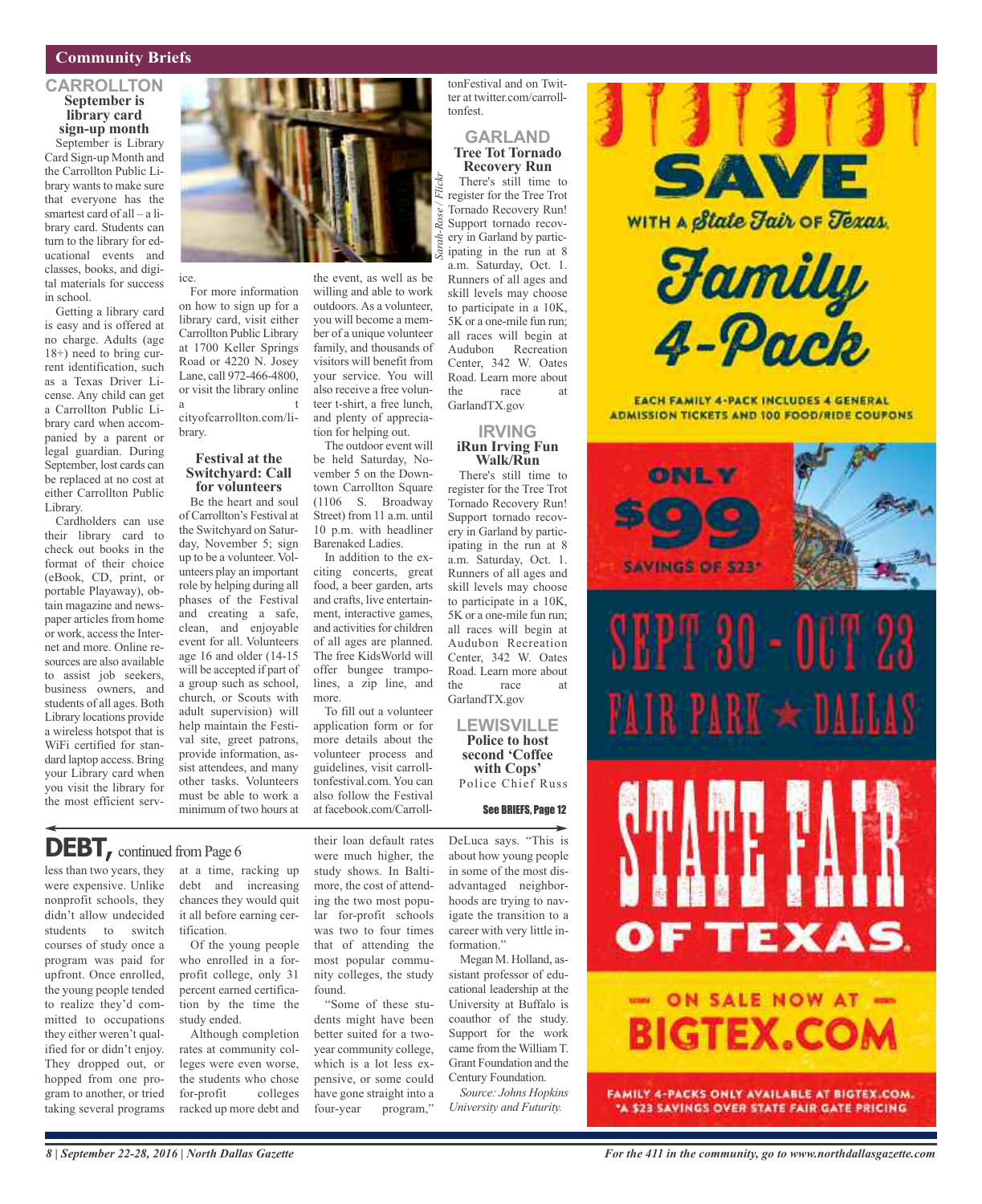# **New food choices to debut at 2016 State Fair**

With Opening Day right around the corner, Fair season is officially in full swing – bringing new shows, new rides and, of course, new food. Thought you had seen it all at the Big Tex Choice Awards? Concessionaires also grace the fairgrounds every year with an additional lineup of brand new treats to showcase at their stands. Whether you have an appetite for adventure or prefer a more traditional taste, these new foods will not disappoint! Check out some of the latest creations that will be making their State Fair of Texas debut on the 2016 menu. For a complete list of new foods and their locations, visit BigTex.com/newfoods.

Don't miss out on your chance to get a taste of all the new foods at the 2016 State Fair of Texas. This year's event runs from Fri-

| 2016 New Foods                                                                                   |                                                      |
|--------------------------------------------------------------------------------------------------|------------------------------------------------------|
| <b>Bacon Cream Corn</b>                                                                          | Dr Pepper Chocolate Chip Ice Cream                   |
| at Balley's Dell                                                                                 | at Howdy Homemade hie Cream                          |
| <b>Barnyard Burger</b>                                                                           | Duel Lamb Chop Pop w/ Twice Baked Potato Fries       |
| at Novar's                                                                                       | at Beloian Watters                                   |
| Blackened Sbrimp Baked Potato                                                                    | Fried Calun Crisp                                    |
| et Shrimo Doc-                                                                                   | at Stuffed Wings                                     |
| Chocolate Tease Wine Cooler                                                                      | Fried Prime Rib Quesadill"O"                         |
| at Newport Concessions                                                                           | at Barrera's:                                        |
| Crunchy Fried Oinkers                                                                            | Loaded Bason Mashed Potato Egg Roll                  |
| at Ranchero Fajitas                                                                              | at Cid MW inn                                        |
| Dallas' Fried Bacontilla                                                                         | Lollipop Fried Bacon Wrapped Quali Breast on a Stick |
| ist Monauvine                                                                                    | at Dicker's Texas Strickehouse                       |
| Deep Fried Bacon Wrapped Tater' Dog                                                              | Mama's Garlic Fries                                  |
| al Bacchallon & Old Mill Inni                                                                    | at Staffed Wings                                     |
| Deep Fried Cannoli Bites                                                                         | Pecan Pie Poppers                                    |
| a: Magnolia Beer Giurden & Magnolia Smokebouse                                                   | at Chil Cassy's                                      |
| Deap Fried Clam Chowda<br>at Guacamola Paradise Texas ice House & Texas.<br>Burgers, Dogs & More | Pina-A lot-Tas<br>at Ranchero Faillas.               |
| Doop Fried Nachos                                                                                | <b>Bhrimp Fritters</b>                               |
| at Fun Biz-Canacstrong                                                                           | at Lo-Kam's Bar & Grill                              |
| Deep Fried Smoked Salmon & Bacon Croquettes                                                      | State Fair Edible Cola                               |
| at La Kam's Bar & Golf                                                                           | at Trio on the Green & Fair Faves                    |
| Doritos® Bacon Mozzarella Cheese Stick                                                           | Turkey Leg Tacos                                     |
| at Behaviors Nachos                                                                              | at Juicy's                                           |

day, September 30 to Sunday, October 23 in historic chase your tickets and Fair Park. Your ticket to the Fair is your ticket to Texas-sized fun, with hundreds of daily shows, concerts, activities and exhibits all included in the

price of admission. Purcoupons online today at BigTex.com/Tickets.

Since its inception in 1886, the State Fair of Texas has celebrated all things Texan at promoting

agriculture, education, and community involvement through quality entertainment in a family-friendly environment. The State Fair of Texas is a 501(c)(3) nonprofit organization with proceeds

helping to preserve and improve Fair Park and underwrite museum, community and scholarship programs for inner city youth and students pursuing

agricultural careers. The 2016 exposition runs September 30 through October 23 in Fair Park. Visit BigTex.com for more information

# **North Dallas Gazette** The most popular source for entertainment events!

North Dailus Guzeste is the fastest-growing destination. for DFW events, with more than 45,000 monthly enline readership, 10,000 workly newspaper circulation, and 10.000 weekly acosiciter readership! Partner with North Bailes Gezette, and let us get the word out about your upcoming event!



# **Capturing history...**





*Do you have an upcoming event? Contact NDG Entertainment at jbrewer@northdallasgazette.com*

*September 22-28, 2016 | North Dallas Gazette | 9*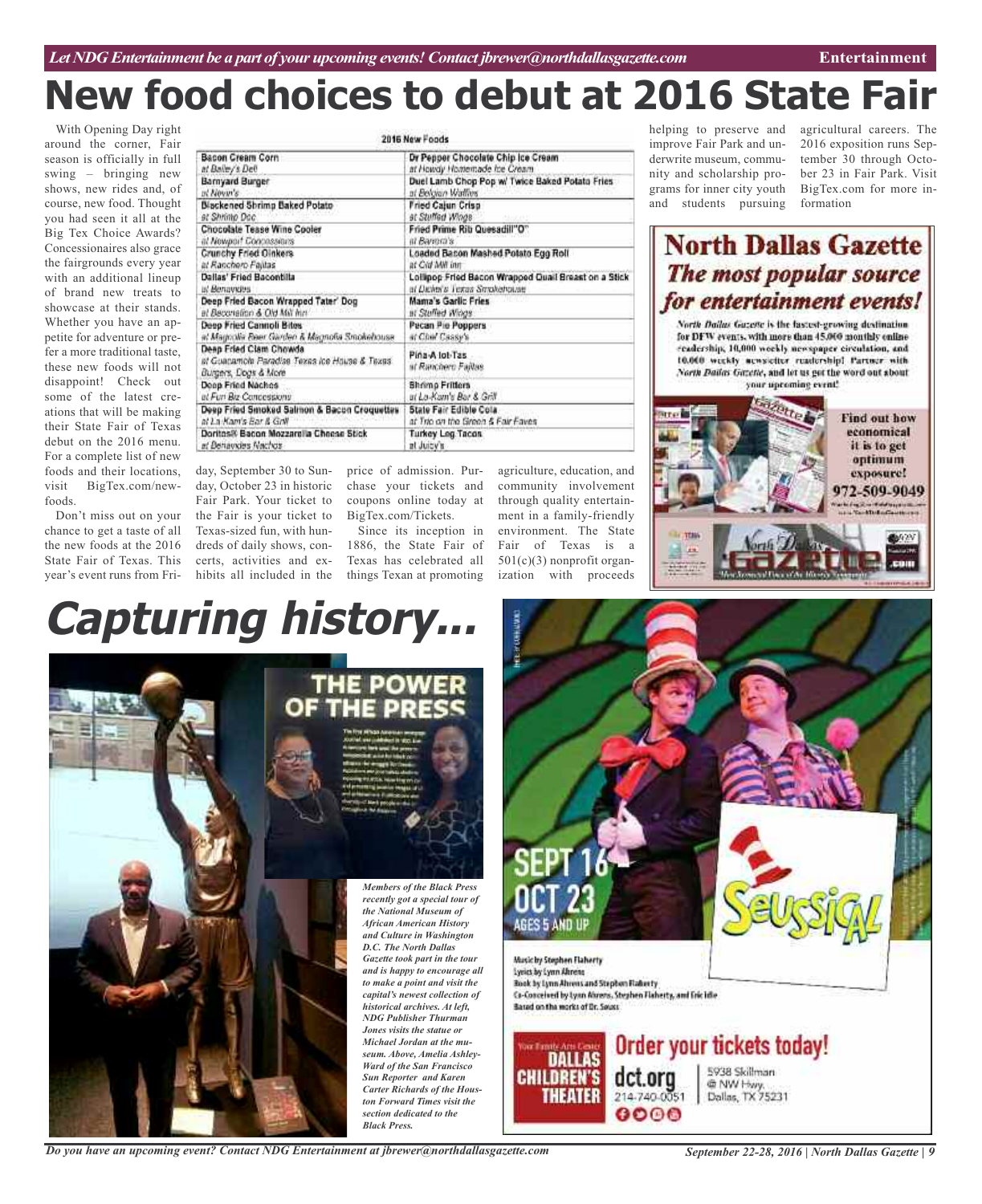Entertainment Too! *Let NDG Entertainment be a part of your upcoming events! Contact jbrewer@northdallasgazette.com* 

# **Tigers and Panthers can DART to Classic October 1**

Fans of the Grambling State Tigers and Prairie View A&M Panthers can catch Dallas Area Rapid Transit's (DART) Green Line directly to Fair Park for the Southwest Airlines State Fair Classic Saturday, Oct. 1 at the Cotton Bowl. It's double the action with a football game and a battle of the two legendary college bands at halftime.

Two stations serve Fair Park. Fair Park Station on ParryAvenue at the entrance to the fairgrounds and MLK, Jr., Station is located south of R.B. Cullum Boulevard and convenient to the Gate 6 entrance and the Cotton Bowl. Extra Green Line trains will be available approximately every 15 minutes on game day between Victory and

Lawnview stations starting at 9:30 a.m.

Green Line trains going to the fair will say "Fair Park," "Buckner" or "Lawnview." Southbound Red, Blue and Orange line passengers transfer to the Green Line at Pearl/Arts District Station. Northbound Red and Blue line passengers transfer to the Green Line at Akard Station. Eastbound Orange

Line passengers transfer to the Green Line at Bachman Station. Trinity Railway Express (TRE) passengers transfer to the Green Line at Victory Station.

Save time and purchase a \$5 DART Local Day Pass

good for all DART rail, buses and riding the TRE from CentrePort Station. Tarrant and Denton County customers need to purchase a Regional Day Pass for \$10. Passes are available at

ticket vending machines lo-

cated at all DART and TRE stations and on the GoPass℠ app available for both Apple and Android. Additional information is at DART.org/StateFairClassic or DART Customer Information at 214-979-1111.

**FIGULARY** 

# **Discover the Unexpected...**



*Legendary lyricist and hip hop pioneer MC Lyte helps celebrate Howard University journalism students, who were part of Chevrolet's inaugural "Discover the Unexpected" program launched in conjunction with the National Newspaper Publishers Association (NNPA). (From left to right) MC Lyte, Brandi Montgomery, Victoria Jones, Sidnee King, Tatyana Hopkins, and Rushawn Walters. Photos by Tamon George*





*(At left) Howard University journalism student Sidnee King talks about her experience reporting at the Chicago Defender. (From left to right) Brandi Montgomery, Victoria Jones, Sidnee King, and Tatyana Hopkins.*



*Legendary lyricist and hip hop pioneer MC Lyte celebrates the completion of Chevrolet's first "Discover the Unexpected" program, which she championed as its program ambassador.*





*10 | September 22-28, 2016 | North Dallas Gazette*



*NDG Entertainment Ticket Giveaway!!! Follow North Dallas Gazette on*

TICKETS TICKETS >> FOR TICKETS AND MORE INFO VISIT WWW.ALWE.COM << TICKETS TICKETS

3654 ACACCO McDunuid it is Proud to Support the authoritist Atlantic State For Closec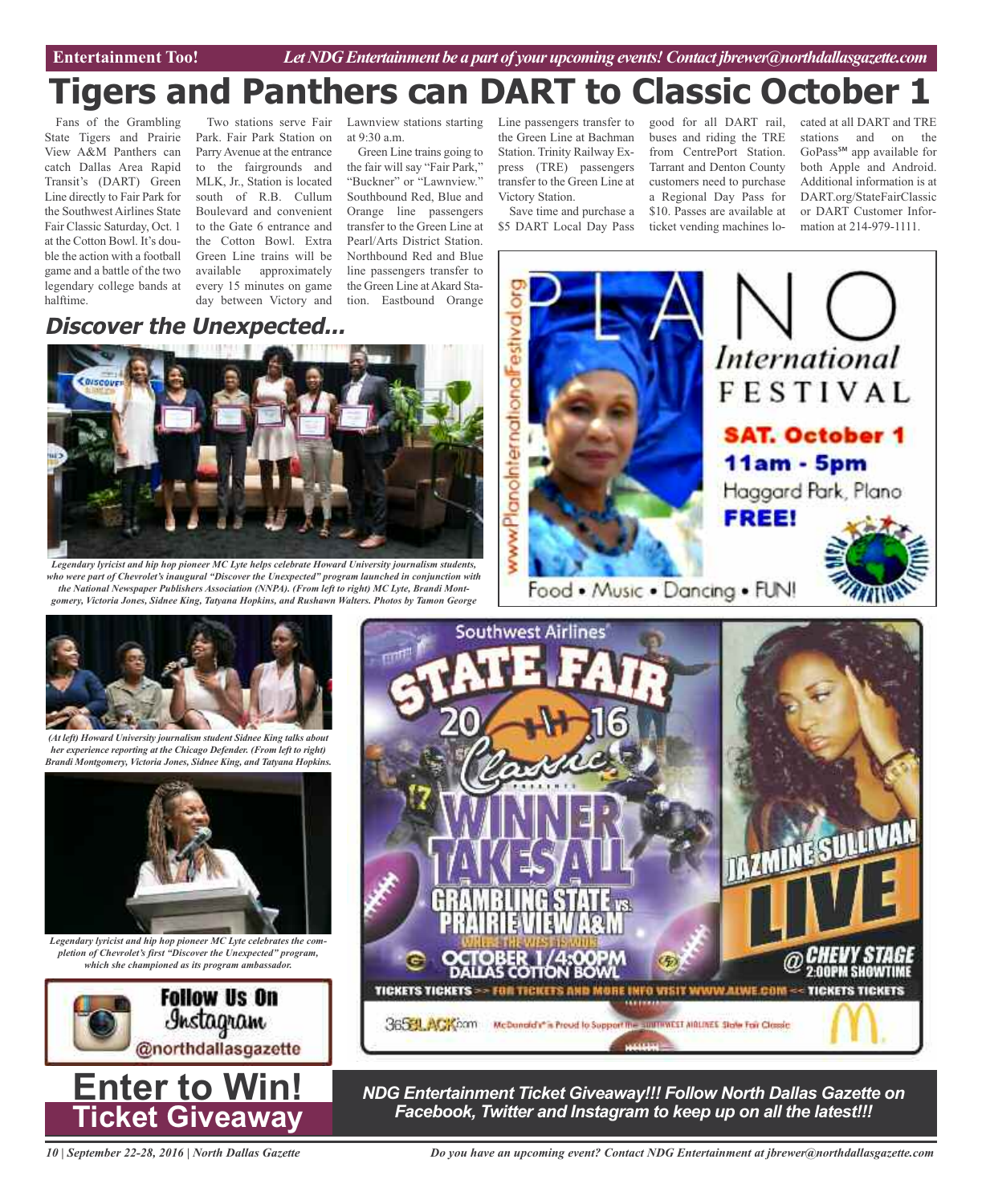## **Marketplace**

# **Consumer financial agency wins court case against Cashcall**

By Charlene Crowell NNPA Newswire Contributor

The fight for fair lending got a big boost onAugust 31 when a federal court rejected a payday loan collector's attempt to evade consumer laws. The decision against CashCall, a California-based online payday and installment lender, upheld the Consumer Financial

Protection Bureau's (CFPB) authority to investigate and fine lenders for unfair, abusive or deceptive practices.

The court ruling is a key step in a legal battle that began nearly three years ago.

In December 2013 and for the first time, CFPB sued to secure consumer refunds of illegally collected money. According to the filing, "defendants engaged in unfair, deceptive and abusive practices, including illegally debiting consumer checking accounts for loans that were void."

CFPB charged that California-based CashCall, its subsidiary WS Funding LLC, affiliate Delbert Services Corporation, a Nevada collection agency were all the same ownership. Loans

ranging from \$850- \$10,000 were sold with upfront fees, lengthy repayment terms and interest rates as high as 343 percent. CFPB charged that these loan terms violated state laws in at least 16 states that had in place licensing requirements, interest rate caps – or both.

As early as 2009, Cash-Call also partnered with Western Sky Financial, an-

the elements I learned in the program at my job every day. It all fits together like a

For more information about the fashion marketing program at El Centro, email Wade Hyde at whyde@dcccd.edu; for information about the business marketing program at Cedar Valley, email Dr. Diane Minger at dminger@dcccd.edu.

puzzle," she said.

chandising, works in the couture department at Neiman Marcus, a job she got through El Centro. "I use

other company, to claim that tribal law rather than state law applied to their loans. Readers may recall a series of television ads promoting Western Sky's quick and easy loans. The federal court dis-

agreed and dismissed challenging arguments, finding CashCall to be the true lender. The relationship with Western Sky was tantamount to a "rent-a-bank"

See COURT, Page 12



**No Matter How Small** 

Fax Information To: 972-509-9058 Call: 972-432-5219 (Leave Message)

**Email** inquiries1909@gmail.com



A TICKETSURANCE MEMBERSH P PLAN SUBSIDIZES THE COST OF FEES AND FINES RESULTING FROM AN ACCIDENTAL INFRACTION OF YOUR LOCAL OR STATE LAW

A TICKETSURANCE **PLAN CAN PROTECT** YOUR BUDGET FROM **UNEXPECTED, COVERED SITUATIONS** LIKE:



miscanno O gittebalane Dinebaltominenen O kilopomiaarraa mak unterstationsmittight reprint that memorials in

# **ALLMON,** continued from Page <sup>2</sup>

sponsible for the revenue that allows a company to exist and grow."

The fashion marketing program at El Centro is part of the overall marketing program that is offered at the Dallas County Community College District. Students can choose to study business marketing, which is available at Cedar Valley College.

Dr. Diane Minger, program coordinator at Cedar Valley, said her students learn the basic principles of marketing: product, price, promotion and distribution.

"We prepare our students for jobs in wholesaling, retailing, advertising and sales," Minger said. "Those are the types of fields that they would go into. They learn how to create a solid marketing plan, which is more specific than a business plan."

Minger added that many marketing students at Cedar Valley already work in sales, but others have their own companies. "They just don't know how to get the word out about their businesses, how to promote them, and how to attract their target market. Our program is appropriate for entrepreneurs," she said.

Torres, who hopes to transfer to LIM College after he graduates next spring, said he has been working on his company's website and doing its social media as well. "Now they even let me write orders for the company," he said. "I took a buying class at El Centro and saw how buyers work in the real world. I know how it all happens now."

Most jobs in marketing in areas such as retail, wholesale and purchasing pay wages that are above the national average, according to data from EMSI. Wholesale and retail buyers with an associate degree, for example, can expect to earn around \$26 in median hourly earnings, and sales representatives make about \$25 in hourly wages, according to recent figures.

**Creating local enterprises**

Hyde said El Centro produces entrepreneurs more than anything. "We have a lot of students in fashion marketing who want to open up a store or help others with an online presence or launch consulting companies in styling," he added.

Allison Garza, who graduated with an associate degree in fashion marketing from El Centro in May, said her goal is to open up her own business in cosmetics. "Fashion is connected to the beauty industry," she said. "I decided to get a business-related degree, and I liked what I found after I did the research on this program."

"Fashion marketing provided a very real-world education. The professors don't sugarcoat anything. They say, 'This is what you have to know, whom you have to know and how to network,'" Garza said. "And you learn how to make things look professional."

### **Making it look good: visual merchandising**

Garza added that she also earned a certificate in visual merchandising, which teaches students how to dis-

play products. "In my final project, I created a 3-D model for a store using my own brand image and putting details on the walls," she said.

Hyde said, "In visual merchandising, we teach students that everything is there for a reason. Items in a store window don't just magically appear – someone went there and strategically placed each item. It's done specifically and with intention."

Allmon, who also earned a certificate in visual mer-



# **We buy 1998-2006 Models**

- *• Must be in good running condition*
- *• Title must be free from liens*

*• Easy steps to follow, hassle free selling processing. No ad posting, no games with dealership sales.*

*• Quick transaction, you get your cash fast. We pay you on the spot.*

**Call today for appointment at your location 1-972-432-5219 Leave message if no answer, someone**

**will get back to you.**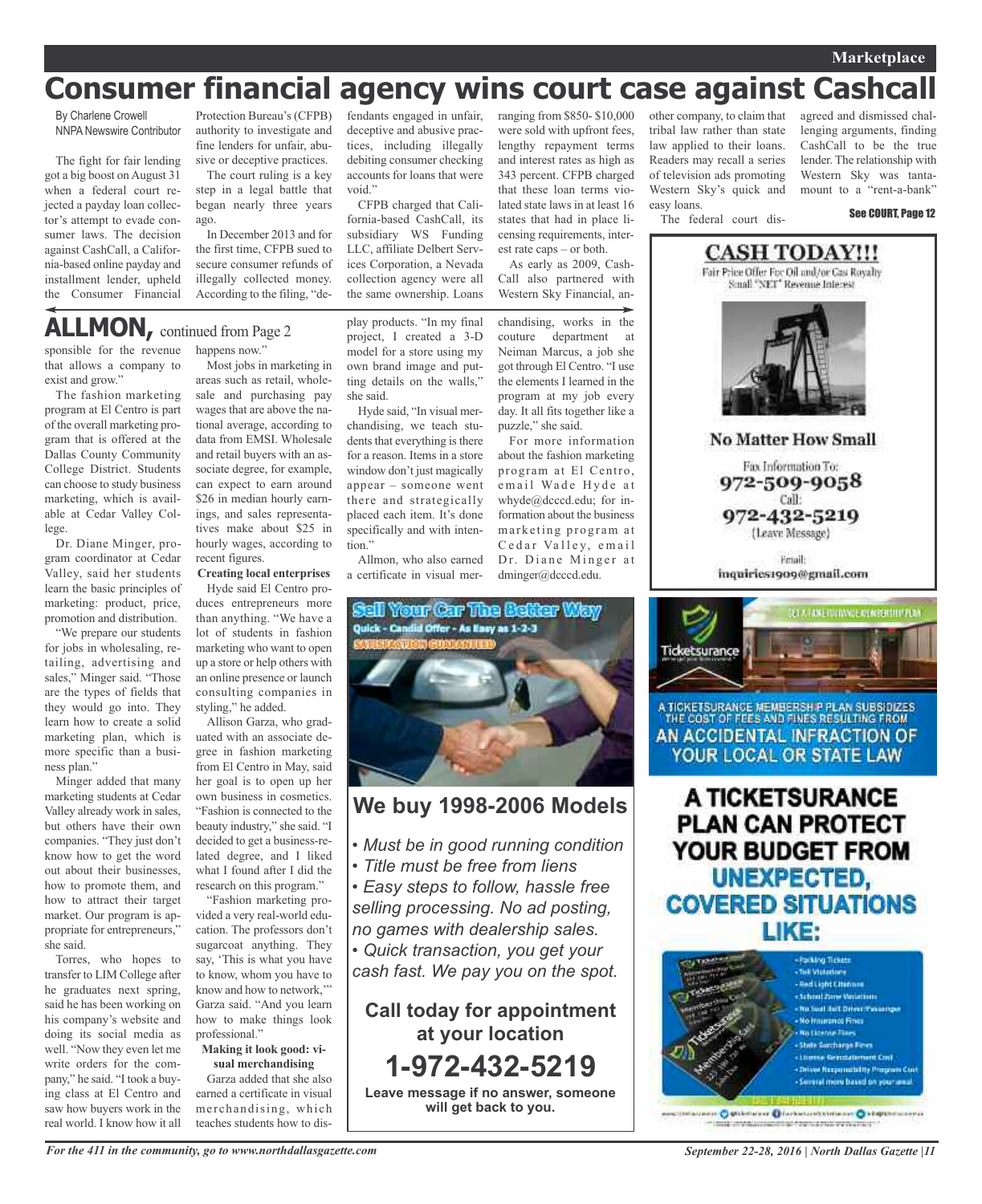# **New poll finds Latino voters still being ignored in lead up to Election 2016**

WASHINGTON, D.C. -As Latino voters prepare to head to the polls in less than two months, the National Association of Latino Elected and Appointed Officials (NALEO) Educational Fund and Noticias Telemundo released the results of the first wave of an eight week tracking poll of Latino voters. NALEO Educational Fund projects that more than 13.1 million Latinos will cast ballots in Election 2016, making support among Latino voters critical in the race for the White House.

Results from the first week of the NALEO Educa-

tional Fund/Noticias Telemundo/Latino Decisions Weekly Political Tracking Poll offer exclusive insights into the Latino electorate this year, including Presidential vote choice, issue priority and party evaluations. The poll was conducted by Latino Decisions between September 12-17, 2016, with more than 500 Latino registered voters interviewed for this first wave of results.

Key findings include:

• Latino voters are still being ignored. With Election Day less than two months away, more than 60 percent of Latino registered voters

reported that they had not been contacted by a campaign, political party or organization.

• Immigration is not the only issue Latinos care about. Immigration is a top issue (30 percent) for Latino voters, but job creation (20 percent), improving wages/incomes (19 percent), lowering healthcare costs (19 percent) and combatting terrorism (19 percent) are also critical to the electorate. • If the Election were held

today, Hillary Clinton would win Latino voters by a large margin. Results show that 71 percent of Latino voters polled would cast a ballot for

Secretary Clinton if the election were today, compared to 18 percent for Donald Trump and 5 percent for an alternate candidate. Six percent reported being undecided.

• Donald Trump's comments considered racist by most Latino voters. More than 72 percent of polled Latino voters reported viewing Trump remarks about Latinos as racist, while only 30 percent believed Trump would bring the change needed in Washington.

as experienced, but not perfect. More than 72 percent of Latino voters think Secre-

• Hillary Clinton viewed voters also reported being less excited about Election 2016 than Election 2012.

• Latino voters will be decisive. More than 91 percent

tary Clinton has the right experience to be President, but some reservations remain among the electorate. Nearly half of polled Latino voters consider her untrustworthy. • Both presidential candidates have some work to do. Compared to the favorability rating for President Obama (72 percent), Secretary Clinton (66 percent) and Trump (25 percent) have some ground to make up among Latino voters. Nearly onethird (31 percent) of Latino

of polled Latino voters stated they would more than likely cast ballots this year.

"This poll confirms what we have known for some time---that Latino voters are still being ignored by major campaigns, political parties and funders," stated Arturo Vargas, NALEO Educational Fund executive director. "Latinos are not a threestate electorate limited to the battlegrounds of Nevada, Colorado and Florida. We are a 50-state community that continues to grow and expand every year, and it's time for our nation's voter mobilization efforts to finally reflect that reality."

# **COURT,** continued from Page <sup>11</sup>

scheme. In part the ruling stated affected states "have expressed a fundamental public policy in protecting its citizens."

CFPB's late summer court victory is similar to another recent enforcement action by the Maryland Commissioner of Financial Regulation. In that state's court, CashCall was found to be a lender that tried to evade state usury limits by using the rent-a-bank scheme.

Today, there are 90 million people who live in the District of Columbia and 14 states where excessivelypriced payday loans are not allowed. Collectively, these states save more than \$2 billion a year that would otherwise be spent on payday loan fees.

That's a good thing for consumers.

Consumer advocates are celebrating this important victory. It is one that upholds the importance of strong state laws and effective enforcement.

"This important ruling validates the right of states to protect their citizens from predatory loans, whether they are made online or at a storefront", noted Diane Standaert, director of state policy and an executive vice president with the Center for Responsible Lending. "It reinforces the common sense concept that people should not be harassed for debts they do not owe. Both states and the CFPB must continue to enact protections against unfair lending and collection practices."

The court ruling also comes when the deadline for public comment on payday lending approaches. CFPB will accept comments from citizens and organizations that have concerns about payday and high-cost, small-dollar loans. An online portal can accept comments at: http://stoppaydaypredators.org/crl/.

The deadline for public comment is October 7. If anyone doubts how these small-dollar loans cause so much financial harm, consider these facts:

• Over \$3.4 billion in excessive fees are drained from payday borrowers each year.

• Nearly 1 in 4 payday borrowers rely on either public assistance or retirement benefits as an income source.

• Payday borrowers are more likely to experience bank penalty fees, delinquencies on other bills, and delayed medical care.

country, payday storefronts ply their trade in Black and Latino neighborhoods. The noticeable presence of payday lenders in our communities indicate that our people are being targeted to become financial victims. I would challenge anyone to identify areas dominated by high-income consumers have a comparable number of payday stores.

Starting now, choose not to become a payday victim. If there was ever a time to speak up or speak out on predatory lending, don't miss the October 7 deadline for comments.

# *deputy communications director for the Center for Responsible Lending. She can be reached at Charlene.crowell@responsiblelending.org.*

# **Cabinet Makers Wanted:** Now Hiring, Full Time, Excellent Pay, **Benefits**

Flower Mound **469-702-2570**

# **BRIEFS,** continued from Page <sup>8</sup>

Kerbow and Farmers Insurance will hold Lewisville Police Department's second "Coffee with Cops" event on Friday, Sept. 30, 7-8:30 a.m., at Martinez Grill & Taqueria, 788 S. Mill Street.

The purpose of "Coffee with Cops" is for police and community members to come together in an informal, neutral space to discuss community issues, build relationships, and drink coffee. Everyone in the Lewisville community, whether they live here, work here, or just spend time here, is invited to attend.

The Lewisville Police Department is now on Facebook. Follow LPD updates

by visiting its Facebook page – LewisvillePD.

#### **Fire Dept. hosts open house**

The Lewisville Fire Department will hold its annual Open House on Saturday, Oct. 8, from 10 a.m. to 3 p.m., at Central Fire Station, 188 N. Valley Parkway.

There will be free hot dogs, popcorn and drinks available. Activities will include firefighting demonstrations and programs, a safe house maze for kids, simulated vehicle rescue, dive/rescue operations, fire safety clowns, and appearances by CareFlite and PHI Air Medical.

Members of the Lewisville Police Department will join their fire department colleagues for this event.

Animal Services will have a special adoption center set up, and representatives will be handing out literature on adoptions and volunteer opportunities. Carter Blood-Care will be on site for a blood drive.

#### **RICHARDSON Empowerment conference features 80-year-old body builder**

Fit and Faithful Living is hosting its Woman of Honor Empowerment Conference on Saturday, October 1, 2016, from 12:00 a.m. to

10:00 p.m. It will feature 80 year-old Ernestine Shepherd, the Guinness Book of World Records Oldest Performing Female Weightlifting Champion. The series will be held at the Hyatt Regency North Dallas hotel located at 701 East Campbell Road in Richardson, Texas 75081.

For ticket information, visit: www.fitandfaithfulliving.org.



All too often across the *Charlene Crowell is the*

**TISEO PAVING COMPANY** 

419 E. Hwy. 80, Mesquite, TX 75150 Tel: (972) 289-0723 Fax (972) 216-5637 www.tiseopaving.com

Performing Concrete Street Paving in the Metroplex Area We Accept Subcontracting Bids For All Public Works Projects in the Dallas Area. We Are Accepting Applications for Concrete Mixer Drivers and Heavy Equip-

ment Mechanics

**Equal Opportunity Employer**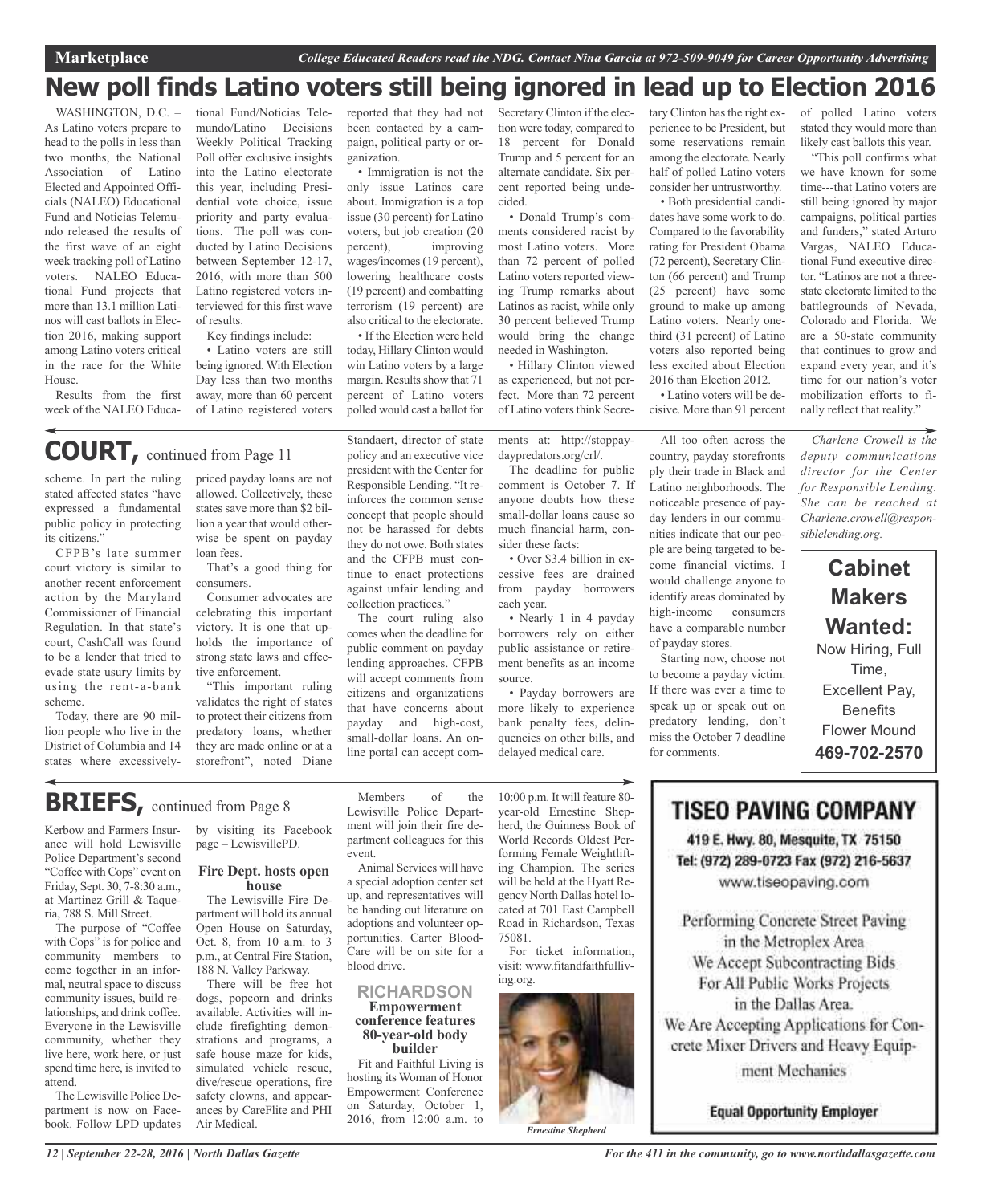## *On a quest for qualified candidates? Contact Nina Garcia at 972-509-9049* **Career Opportunity**

# **Labor Dept.: Black unemployment rate falls to 8.1 percent in August**

By Freddie Allen NNPA Managing Editor

The unemployment rate for Black workers improved from 8.4 percent in July to 8.1 percent in August, according to the latest jobs report from the Labor Department. Even though the Black jobless rate has decreased more than a percentage point since last year (9.4 percent inAugust 2015), it is still nearly double the White unemployment rate (4.4 percent).

Nationally, the economy added 151,000 jobs in August, but the unemployment rate remained steady at 4.9 percent, the same mark set in July and June.

The labor force participation rate, which measures the share of workers that are employed or looking for jobs, was 61.9 percent for Black workers in August, an increase from 61.2 percent in July and only a slight uptick from the Black labor force rate last year (61.7 percent in August 2015). The participation rate for White workers was 62.9 percent in August, July and June and

has only edged up slightly cent rate set in July. since last August (62.6 percent)

The unemployment rate for White workers was 4.4 percent in August, the same mark set in August 2015, and a slight increase from the 4.3 percent rate recorded in July.

The unemployment rate for Black men over 20 years-old was 7.6 percent in August, an improvement from 8.2 percent in July. The jobless rate for Black women over 20 years-old was 7.1 percent in August, which was a step forward from the 7.3 percent rate a month ago.

The unemployment rate for White men over 20 years-old was 4.1 percent in August, the same as July. The participation rate, which was 72 percent in July showed no improvement. The unemployment rate for White women was 3.9 percent in August slightly higher than the 3.7 percent mark set in July.

The unemployment rate for Hispanic workers was 5.6 percent inAugust 2016 a step back from the 5.4 per-

# **BOX,** continued from Page <sup>3</sup>

didate's potential by providing employment opportunities, regardless of background or work history, while facilitating services and support to help employees succeed in the workplace and thrive in the community. Some of our productive and dedicated team members were formerly incarcerated, spent months or years searching for legitimate work, and were rejected by almost all other companies.

We've been practicing Open Hiring since 1982 because it works. Our employees are successful, hardworking and loyal, and we make high quality brownies for discerning customers like Ben & Jerry's and Whole Foods Market. It's safe to say it hasn't hurt us.

Our society needs more companies to adopt more inclusive hiring policies. We all want to hire the best person for each job, and Ban the Box will ensure that potential hires are evaluated on skills, experience and potential rather than a mistake for which they have already paid.

A job is of course essential for supporting oneself and one's family, but it also provides confidence, dignity and self-worth, which has an encouraging ripple effect throughout any community. Let's ban the box nationwide so hardworking individuals, ready to work, have a real chance to be a contributing member of society.

*Mike Brady is President of Greyston Bakery in Yonkers, NY.*

According to The Hamilton Project, an economic policy think tank at the Brookings Institution, the economy would need to add 204,000 jobs every month until May 2017 to reach prerecession employment levels.

In a statement about the August jobs report, Main Street Alliance, a national network of small business coalitions, noted that growth in the retail and restaurant sectors signaled "increased consumer confidence and

# **North Dallas Gazette is looking for a Writer / Stringer in the Irving Area.**

Candidate would cover Irving City Council Meetings & Irving ISD Board Meetings.

Also, Candidate would be a contributing writer, submitting general interest stories from the Irving area.

Interested?

**Send resume and writing samples to: inquiries1909@gmail.com**

# **Experienced Print & Web advertising Indoor sales.**

12.00 to 15.00 per hour against commission. Candidate must have 3 years of Verifiable experience. Must be able to sell minority Media, Print & Web 25 to 30 hours weekly. Must be highly motivated and a Self-Starter.

**ONLY EXPERIENCED ADVERTISING CANDIDATE SHOULD APPLY.**

Send Resume to: **Inquiries1909@ gmail.com** Or leave message @ **972.432.5219**

spending heading into the holiday shopping season." TheAlliance also reported

#### See JOBS, Page 16

Attention Drivers: Epes Transport has Local positions available! HOME DAILY. Full Time in the Rockwall/Saginaw, TX area. Excellent Benefits, Excellent Pay, Paid Vacations and Holidays!! Class A CDL & 1yr T/T Exp. Req. Also Hiring for Regional, Short Haul, & Independent Contractors. 888-293-3232 **www.epestransport.com**



**www.garlandpurchasing.com**

**972-205-2415**



REGISTER ONLINE TO TAKE THE CITY OF IRVING'S NEXT CIVIL SERVICE ENTRANCE EXAM

# *www.cityofirving.org*

*The City of Irving does not discriminate on the basis of race, sex, religion, age or disability in employment or the provision of services.*

**Statewide African American Press\Association is seeking a statewide sales representative.**



The Texas Publishers Association is seeking a statewide sales representative to

represent the overall sales objective for the organization. Individual must have a proven sales track record with local and regional sales strategies.

Also the individual must be:

- A self-starter
- Have excellent written and verbal communication skills
- A visionary
- Professional

• Have excellent organizational skills Previous advertising agency and direct sales experience a plus. Position is commission based.

Serious inquiries only. **Please email resume to inquiries1909@gmail.com or leave a message for the position at 972-432-5219.**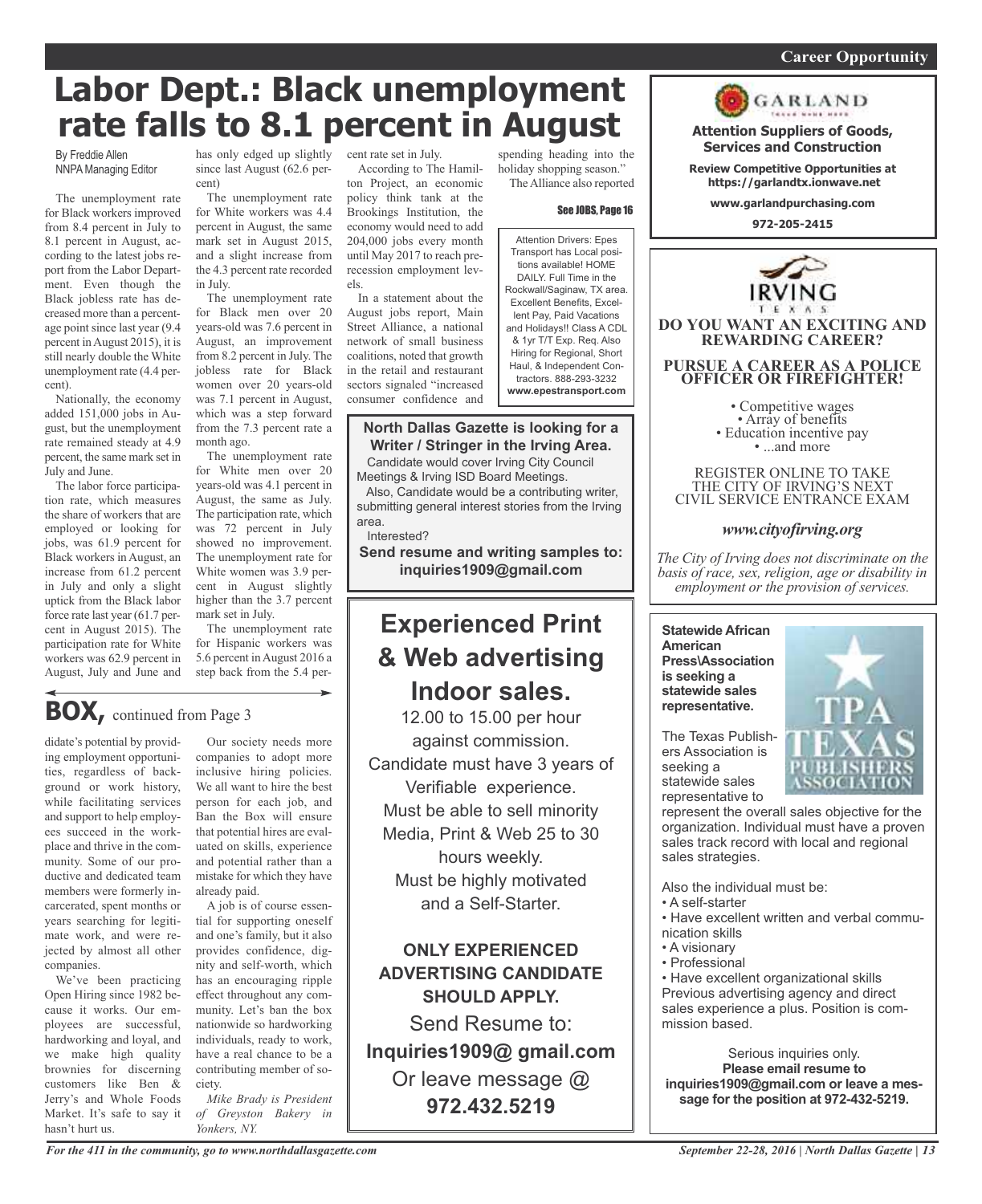### **BETHEL BIBLE FELLOWSHIP, CARROLLTON (A PLACE TO BELONG)**

**September 25, 9:45 a.m.** You're invited to our Sunday Morning "Prayer and Meditation" followed by Morning Worship Service at 10 a.m. See what God is doing through and with us; you will be blessed.

# **September 21, 7 p.m.**

Join us in Wednesday's Prayer and Bible Study Class with Senior Pastor Woodson and Pastor Brenda Patterson teaching a series on "Design for Discipleship, Book 4, Chapter<br>5." Spiritual maturity is Spiritual maturity is God's desire for you. It's Time to Grow; Ephesians 4:12 & 13.

#### **October 1, 10 am until 12 Noon**

You're invited to join us as we go to bless the residents of Avalon Memory Care, 4229 Marsha Lane in Carrollton. We will interface with them through prayer, songs, reading exercising and playing games. Come and be blessed of God.

Dr. Terrance Woodson, Senior Pastor 1944 E. Hebron Parkway Carrollton, TX 75007 972-492-4300 www.bethelbiblefellowship.org

#### **CHRIST COMMUNITY CHURCH IN RICHARDSON**

 $\mathcal{L}_\text{max}$  , which is a set of the set of the set of the set of the set of the set of the set of the set of the set of the set of the set of the set of the set of the set of the set of the set of the set of the set of

# **September 25, 8:45 a.m. and 11 a.m.** You're invited to our Morn-

ing Services as we worship, honor and praise God for His blessings.

### **September 28**

Join us at 12 Noon with Rev. Viveca Potter teaching on the Word of God; come back at 6:45 p.m. for Corporate Prayer and stay for Senior Pastor Autry at 7:30 p.m. teaching the Word of God. Our youth will come for Food and Fellowship at 7 p.m. followed by Bible Study at 7:30 p.m.

Dr. Terrence Autry, Senior Pastor 701 Centennial 972-991-0200 Richardson, TX 75081 www.Christcommunityrichardson.org  $\mathcal{L}_\text{max}$  and  $\mathcal{L}_\text{max}$  and  $\mathcal{L}_\text{max}$ 

### **FELLOWSHIP CHRISTIAN CENTER CHURCH IN ALLEN "THE SHIP"**

### **September 25, 8 a.m. Every 4th Sunday**

Calling All Youth! Join our Hype Sunday Worship (first service only) on our main campus at 200 West Belmont Drive and be blessed; followed by our Sunday Worship Services at Bolin Elementary School in Allen, Texas 75002 and bring someone with you, you will be blessed.

**September 28, 12 p.m.** Join us in our Wednesday's 12 Noon-Day Live, Prayer and Bible Study and/or our Wednesday Night Live, Prayer and Bible Study at 7 p.m. to learn more about God's Word at the Joycie Turner Fellowship Hall, 200 West Belmont Drive in Allen. Be encouraged by

God's plan for your maturity and His glory; and most of all, be prepared to grow.

Dr. W. L. Stafford, Sr., Ed. D. Senior Pastor 5705 Cheyenne Drive at Bolin Elementary School in Allen 75002 for Sunday Morning Worship and the Admin. Building Address is 200 W. Belmont Drive Allen, TX 75013 972-359-9956 www.theship3c.org

### **INSPIRING BODY OF CHRIST CHURCH, Let's Go Fishing! MATTHEW 4:19**

 $\overline{\phantom{a}}$  , and the set of the set of the set of the set of the set of the set of the set of the set of the set of the set of the set of the set of the set of the set of the set of the set of the set of the set of the s

**September 25 7:30 and/or 11:30 a.m.** You're invited this Sunday as we praise, worship, honor and magnify God's Holy name.

September 26, 7 p.m. Join us in Monday School as we grow in God's Word and learn what God has to say to us.

Pastor Rickie Rush 7701 S Westmoreland Road Dallas, TX 75237 972-372-4262 www.Ibocchurch.org

### **MT. OLIVE CHURCH OF PLANO (MOCOP) September 25, 10 a.m.**

Join us for Worship Service as we praise and worship God for His Honor and His glory; and don't forget to comeback at 7 p.m. for our Brazilian Church.

# **September 28, 7 p.m.**

You're invited to our Wednesday's Bible Study class; you will learn what God has to say to us. Come to be encouraged by God's plan for your spiritual growth and His glory.

Pastor Sam Fenceroy Senior Pastor and Pastor Gloria Fenceroy 300 Chisholm Place Plano, TX 75075 972-633-5511 www.mocop.org

**SHILOH MBC IN PLANO (WHERE COMMUNITY BECOMES FAMILY)**

 $\mathcal{L}=\mathcal{L}^{\mathcal{L}}$  , where  $\mathcal{L}^{\mathcal{L}}$  , we have the set of the set of the set of the set of the set of the set of the set of the set of the set of the set of the set of the set of the set of the set of the set of

#### **Now through October 10, 2016**

You're invited to our Shiloh Bible Institute - Fall Classes. The cost is \$15 per class and is open to members, family, and friends interested in learning about the Bible. Click here for more information and on-

# Investors Liquidation Sale: **Laurel Land Cemetery Burial Plot For Sale (one space) Section # 3, Space # 15, Lot # 20**



Laurel Land Cemetery charges for cost of single Plot: \$3995.00 Discount Amount, if you act right away: <\$1745.00> (your savings) Your Cost: \$2250.00

> **Call Today! 972.432.5219** (leave message,if no answer)

# **Church Happenings www.NorthDallasGazette.com**

line registration.

#### **September 25, 8 a.m. And 11 a.m.**

Join us for Worship Services and fellowship as we give God all glory, honor and praise.

## **September 28, 7 p.m.**

You're invited to our Wednesday's Bible Study to learn more about God's Word. Come and be encouraged by God's plan for your maturity and growth; it's all for His glory and His honor. Our AWANA (Approved Workman Are Not Ashamed from 2 Timothy 2:15) is held from 6:30 - 8:15 pm, September through May. Kick-off was September 7th. There is no charge for registration for new participants! This is a Bible-based program for children and youth, ages three years old through the 12th grade. The emphasis is on memorizing the Word of God and developing a personal relationship with our Lord Jesus Christ in a structured, safe and fun environment.

Our church ministries offer opportunities for motivation and growth; join us and see. Be blessed of the Lord.

Dr. Isaiah Joshua, Jr. Senior Pastor 920 E. 14th Street Plano, TX 75074 972-423-6695 www.smbcplano.org



Kedra A. Flowers CPA PC

# www.**IRSsafe.com**

NDG now has a "Special Advertising Package"for churches and non-profit organizations that need to let the community know about your Special Event.

# Opportunity You Can Measure...

# **Church Events**

- Church Anniversary
- Pastor's Anniversary
- Women's Day
- Men's Day

# **Non-Profit Org. Events**

- Fundraisers
- (Concerts)
- Special Events
- (Personal or Community)

# Special Rate \$199

(Black & White, per insertion) Ad size - 4.905"x 6"(Quarter Page, B&W) (NOTE: Color Ad \$75 extra per inserion) Production disclaimer - NDG ad meake-ready is not included in promotion. Layout/production of "copy ready"ad will be a nominal extra cost. E-mail ad copy to: Marketing@NorthDallasGazette.com or call our Marketing Department today! 972-509-9049

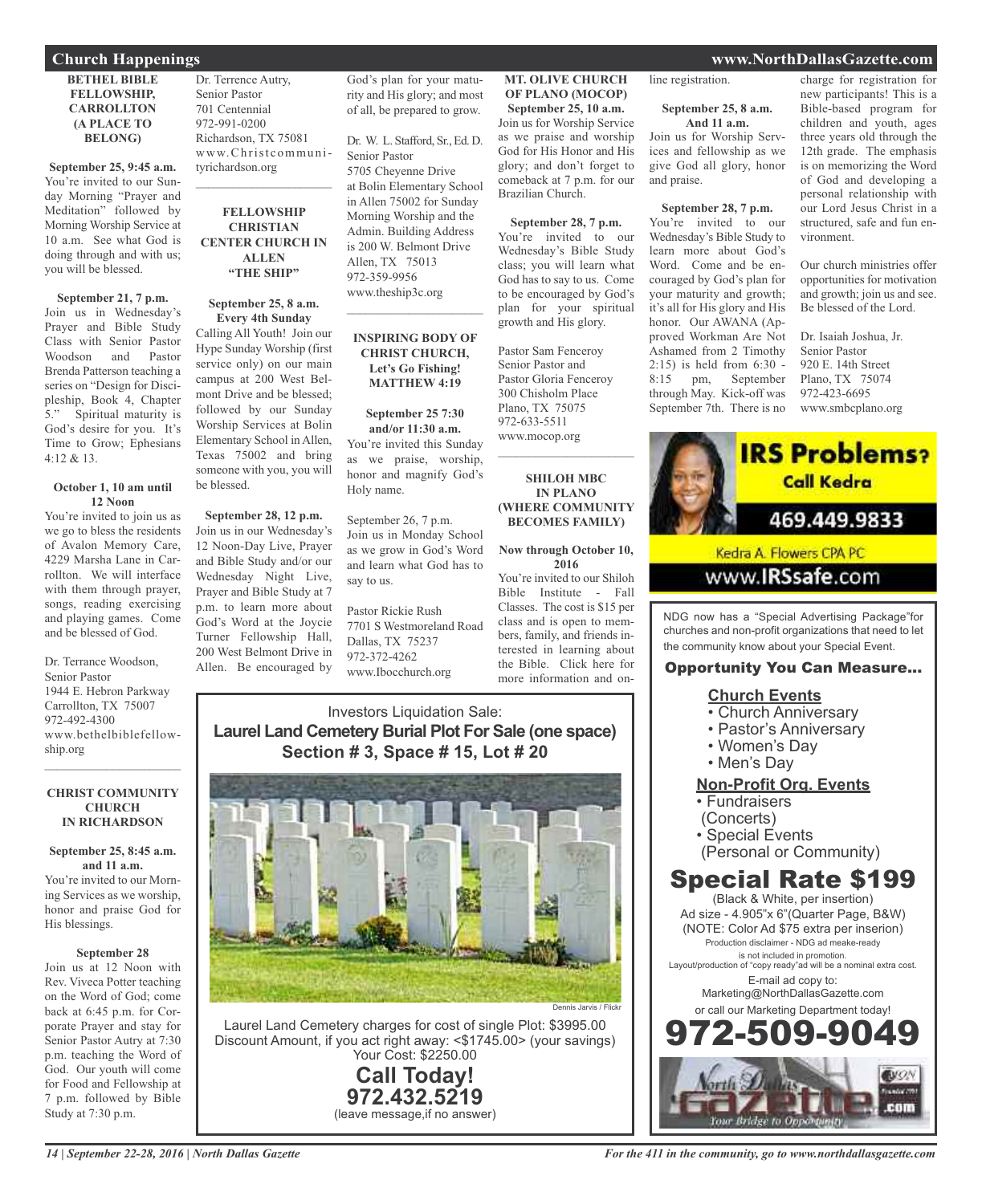# **I wish you enough**



*Send email to: businessoffice@ northdallasgazette.com to sign up for Sister Tarpley's weekly electronic newsletter.*

*I received this long ago; it is still inspiration today for someone. It is something to ponder and perhaps start a tradition in your own family.*

**I WISH YOU ENOUGH!** A father and daughter at an Airport were overheard talking. The daughter's plane departure was announced. Standing near the security gate, they hugged and the father said, "I love you." "I wish you enough."

The daughter said, "Daddy, our life together has been more than enough. Your love is all that I have ever needed. I wish you enough, too, Daddy." They kissed; and she boarded the plane.

The father walked toward the window where I was seated. Standing there I could see he wanted to, and needed to cry.

I tried not to intrude on his privacy, but he asked me, "Did you ever say good-bye to someone knowing it would be forever?"

"Yes, I have, I replied. That brought back memories that I had of expressing my love and appreciation for what my Dad had done.

Recognizing that his days were limited, I told him face to face how much he meant to me. So I knew what this man was experiencing. "Forgive me for asking, but why is this good-bye forever?" I asked.

"I am old and my daughter lives far away. I have challenges ahead and the reality is that her next trip back home will probably be for my funeral," he said.

When you said good-bye I heard you say, "I wish you enough." What does that mean?"

The father smiled. "That's a wish that has been handed down from other generations. My parents

North Dallas Gazette takes a moment to reflect on the past with

used to say it to everyone." He paused for a moment and looked up as if trying to remember it in detail.

"When we say, "I wish you enough,' we are wanting the other person to have

a life filled with just enough to keep your attitude good things to sustain them," he continued and then turning toward me he shared the following, reciting it from memory.

"I wish you enough sun



*This is Tyanna Donnise Lott's Senior Year at Hebron High School in the Lewisville ISD. My first grandchild will graduate from High School in 2017! Have a blessed and successful school year Tyanna!*



bright." "I wish you enough happiness to keep your spirit alive."

"I wish you enough pain so that the smallest joys in life appear larger." "I wish you enough increases to satisfy your wanting." "I wish you enough loss to appreciate all that you possess."

"I wish you enough 'Hello's:'to get you through the final "Good-byes." He sobbed and walked away. - **- Author Unknown.**

Trust the Lord when trials come; don't doubt nor question His Wisdom. Believe God's Word; no matter how

Islah Joshua, Jr.

*Tustov* 

difficult things may be; press on and trust Him. Rejoice and give Him praise.

Trust in the Lord with your whole heart. The times when you begin to doubt; lift your eyes and shout ... "He's my God, Who carries me through, no matter what, I'll trust Him!

No matter what my eyes may see, I'll walk by faith and trust in Thee!" It doesn't matter where He lead, follow Him faithfully.

Through the valleys, over the hills, in darkened times, trust Him still. In everything . . . Trust in the Lord!





SMBC: A church Focused on Excellence while Teaching the Word. Preaching the Gospel, Reaching the World

Worship Times: 8 and 11 a.m. Sunday School: 9:45 a.m. Mid-week: Wednesday at 7:00 p.m. Youth Church: Every 3rd, 4th, and 5th Sunday at 10:45 a.m. AWANA: Wednesday at 6:30 p.m. Contact Information: 972-423-6695 www.smbcplano.org

**Historical Perspectives from Sister Tarpley** Hear what it was like growing up in <sup>a</sup> very different Dallas when Booker T. Washington was <sup>a</sup> black school. Sister Tarpley graduated frm there and went on to college and later became <sup>a</sup> city councilmember in Carrollton. **Look for NDGTV at NorthDallasGazette.com**Second Keyboardist Needed: Please CaB For Info DE Fellowship Christian<br>BIB Center Church ww.theship3c.org 972.359.9956 200 W. Bernsht Drive . - Allen, TX 75013 A Kingdom Building Church **Early Morning Service** Sunday Morning Worship 0 W. Belmunt Drive **Novy Demectors** Alice TX 75013 1450 Ethnologies Drug-Allen, 1X 75002 **图 00 点 图** Wadnasday Night Live **DO W. Retroem Days** Allen, TX 75013 Tv.Wit. New

*For the 411 in the community, go to www.northdallasgazette.com*